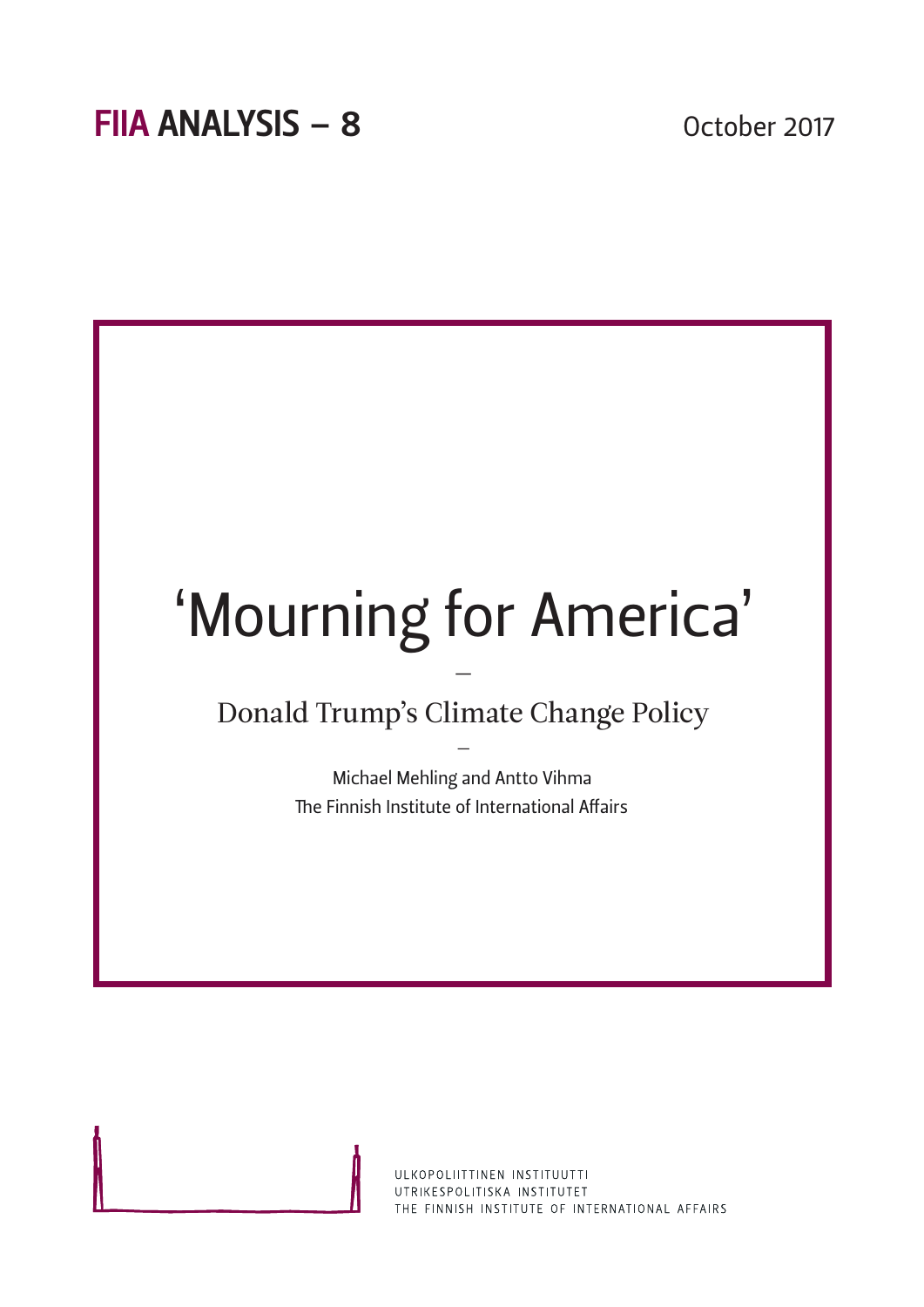

Michael Mehling Deputy Director MIT Center for Energy and Environmental Policy Research Professor, University of Strathclyde

Antto Vihma Senior Research Fellow The Finnish Institute of International Affairs

The Finnish Institute of International Affairs Kruunuvuorenkatu 4 FI-00160 Helsinki tel. +358 9 432 7000 fax. +358 9 432 7799 www.fiia.fi

ISBN: 978-951-769-544-2 ISSN: 2342-3323 Language editing: Lynn Nikkanen

The Finnish Institute of International Affairs is an independent research institute that produces high-level research to support political decision-making and public debate both nationally and internationally.

All manuscripts are read and commented on by at least two other experts in the field to ensure the high quality of the publications. In addition, publications undergo professional language checking and editing. The responsibility for the views expressed ultimately rests with the authors.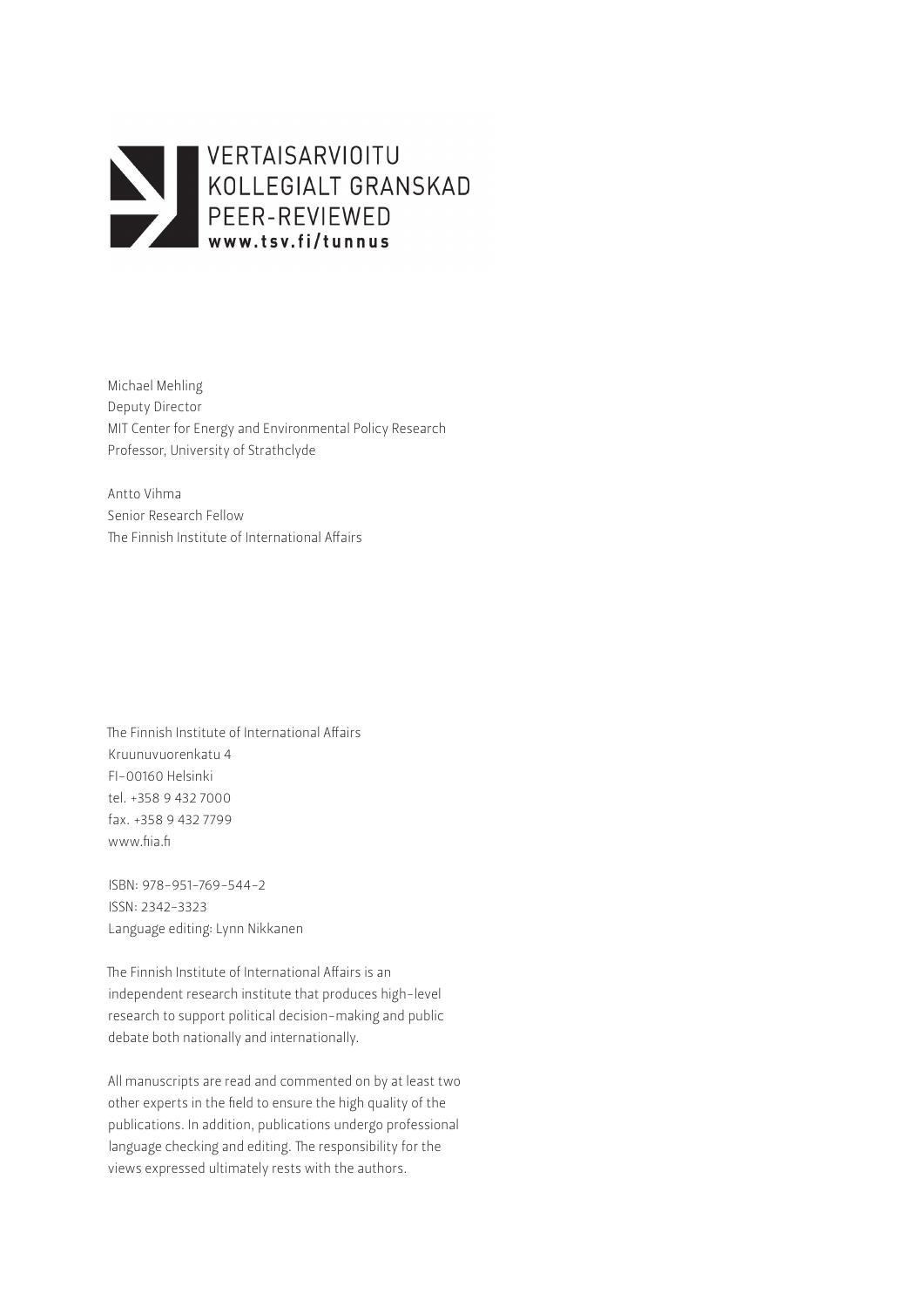# TABLE OF CONTENTS

| Introduction: 'Mourning for America'                              | 5  |
|-------------------------------------------------------------------|----|
| Backdrop: Partisanship and climate politics on the American right | 6  |
| Unravelling the Obama legacy                                      | 9  |
| The limits of the regulatory roll-back                            | 15 |
| From climate leader to wavering laggard                           | 21 |
| Conclusions                                                       | 26 |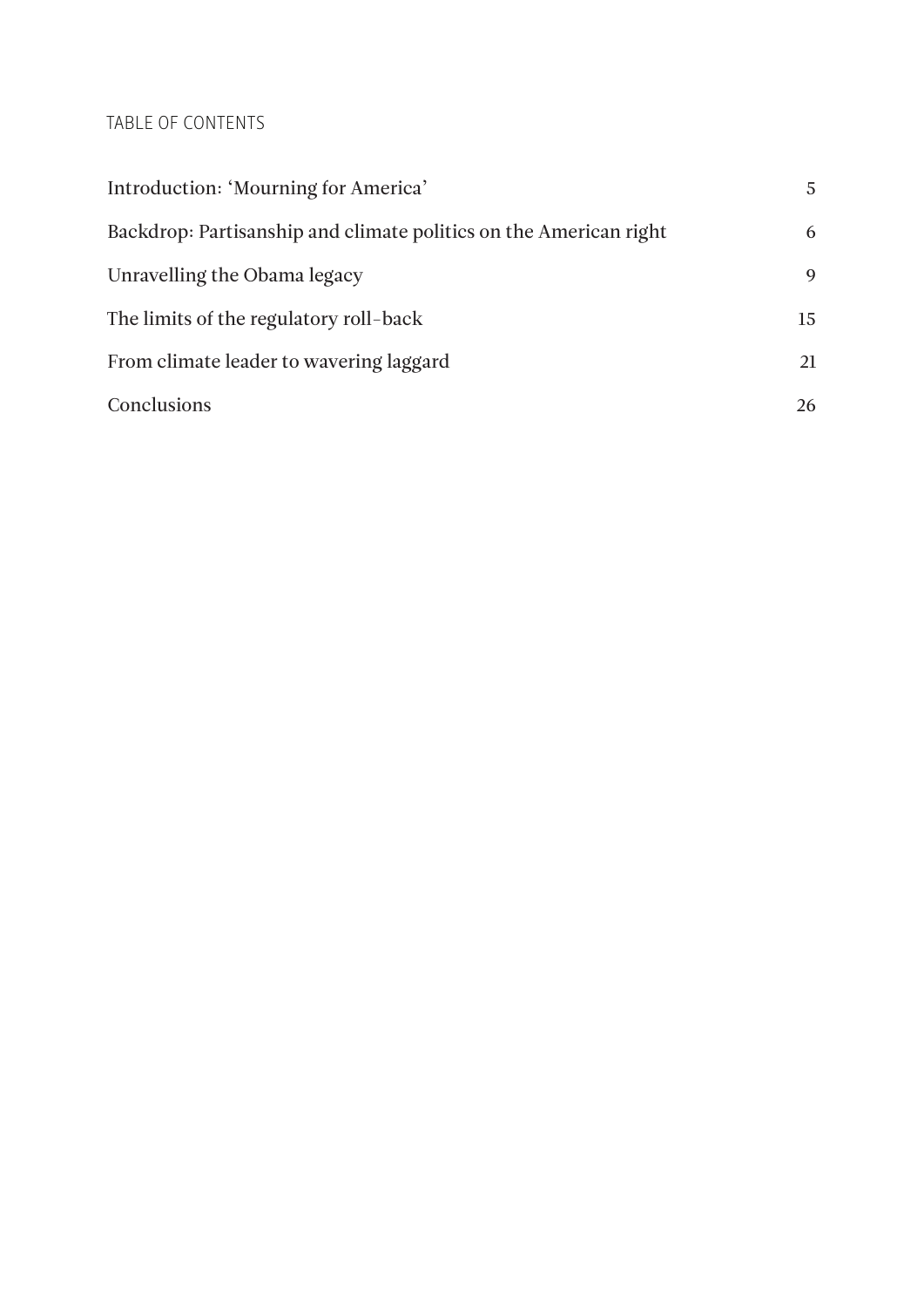# 'MOURNING FOR AMERICA'

DONALD TRUMP'S CLIMATE CHANGE POLICY

FIIA Analysis 8 October 2017

# SUMMARY

Donald Trump projects slogans more than strategy, yet his administration has moved quickly and with vigour to dismantle existing climate policies in the United States. As this analysis underlines, a robust system of political checks and balances will constrain the domestic deregulatory agenda, although Trump's actions may disturb the delicate balance of interests in international climate negotiations. A long view on the legal and political system of the United States – from the ideological foundations of American political reaction to the federal constitution and its Madisonian separation of powers – is necessary to understand whether the policy direction charted by the current administration can prevail.

At first glance, the scale of regulatory roll-back appears unprecedented. Procedural and judicial limitations on federal powers that long predate awareness of climate change may nonetheless afford existing climate action surprising resilience against deconstruction. Still, the cumulative effects of deregulation, budget cuts, and personnel choices will eventually impact the scale and speed of US decarbonization.

At the diplomatic level, severely diminished contributions to international climate finance will impact the political dynamic in international climate negotiations, while a disengaged US is likely to have an unsettling effect on the stocktaking and periodic review processes under the Paris Agreement. Some of these effects can be compensated by market forces and invigorated action by cities and states. Meanwhile, the underlying politics in the US remain as partisan as ever. Even if contemporary policy decisions prove to be temporary outliers, a sobering insight from this analysis is that science denialism and political opportunism will surface time and again in the US public debate on climate change.

> The Global Security research programme The Finnish Institute of International Affairs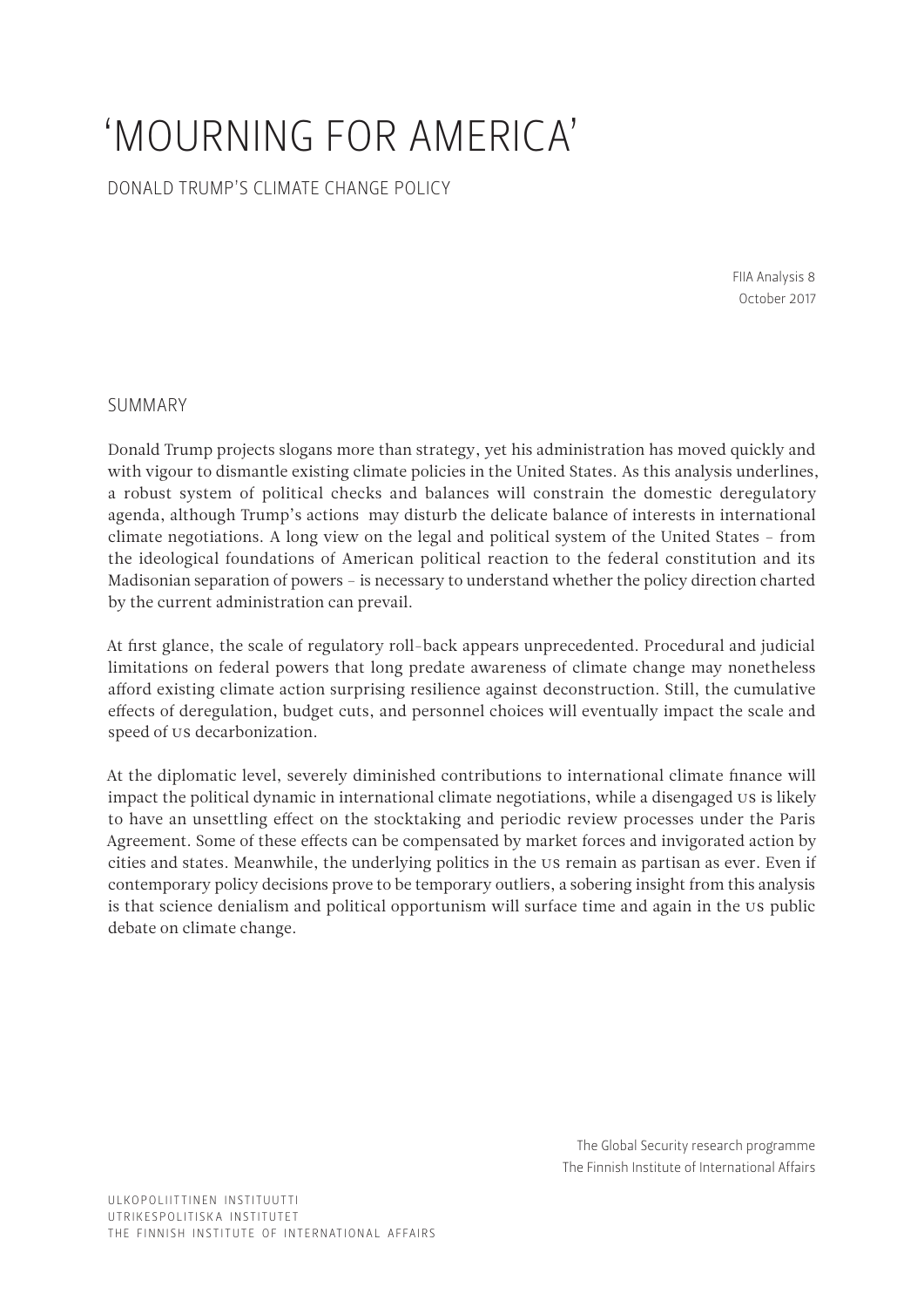#### <span id="page-4-0"></span>Introduction: 'Mourning for America'

*'We'll be mourning for America, an America that was lost on Obama's watch.'* 

Donald J. Trump, *Time to Get Tough: Making America #1 Again* (Regnery 2011)

Donald Trump's ascent to the presidency was met with disbelief and shock among those following climate change science and politics – both domestically and abroad. Viewed across a longer time horizon, however, it becomes clear that the strain of populism he entertains is nothing new in American history, nor for that matter in the history of Western politics. It resonates with a powerful nostalgia for bygone greatness that has gained influence time and again during the past two centuries, sounding a call to arms against political and economic decline as well as cultural decadence.<sup>1</sup>

Trump and his allies have leveraged this narrative to mobilize an agenda premised on the reversal of a perceived national crisis, offering a return to an erstwhile, more hopeful world with their slogan of 'Making America Great Again'. Such wistfulness for a better past was also emblematic of Ronald Reagan's presidency, for instance, who famously invoked a narrative of rebirth to describe his first term in office – 'morning again in America' – and sought to realize his country's promise as a 'shining city on a hill'. $^2$ 

This is an old story, especially pronounced in European modernity after the French Revolution. As Mark Lilla describes it, political nostalgia 'settled like a cloud on European thought after the French Revolution and has never fully

1 Mark Lilla, *The Shipwrecked Mind: On Political Reaction* (New York Review of Books 2016).

lifted'.<sup>3</sup> The mass appeal of reactionary ideas has come in many waves, including early 19th century Germany and its Kierkegaardian mood; the traumatic wake of World War I and Oswald Spengler's influential *The Decline of the West*; and the reckoning with World War II and the horrors of the Holocaust. All of these periods have inspired narratives of cultural pessimism, in which a break in the history of ideas sets in motion intellectual and political decline, and a subsequent political project that suggests a return to an earlier, healthier order.

Reagan's vision was one of a city 'teeming with people of all kinds', a city 'with free ports' whose 'walls had doors and the doors were open to anyone'.4 By contrast, Trump's political machinery has charted a darker, distinctly nationalist future for the US, and in doing so is departing from the commitment of recent administrations – both Republican and Democratic – to global engagement and international trade. Still, if one reaches far enough into the American past, isolationism, and indeed the slogan 'America First', is not an unfamiliar theme, dating back to the struggle for independence, and periodically defining US foreign policy up until the first half of the 20<sup>th</sup> century. Its rhetoric remains remarkably current, with narratives of American primacy and a protectionist, inward-looking bias. And in a nation where ethnic diversity and segregation have lived side by side in an uneasy standoff since its earliest days, it is no surprise that even the racial undertones of Trump's populism join a longer American tradition of white nationalism, in which conceptions of 'the people' are tacitly narrowed to a 'people held together by common blood and skin color',<sup>5</sup> focusing blame and

4 Reagan (n. 2).

<sup>2</sup> Ronald Reagan, 'Farewell Address to the Nation' (11 January 1989), <*[https://reaganlibrary.archives.gov/](https://reaganlibrary.archives.gov/archives/speeches/1989/011189i.htm) [archives/speeches/1989/011189i.htm](https://reaganlibrary.archives.gov/archives/speeches/1989/011189i.htm)*> accessed 28 March 2017.

<sup>3</sup> Lilla (n. 1), p. 28.

<sup>5</sup> Gary Gerstle, *American Crucible: Race and Nation in the Twentieth Century* (Princeton University Press 2017), 4.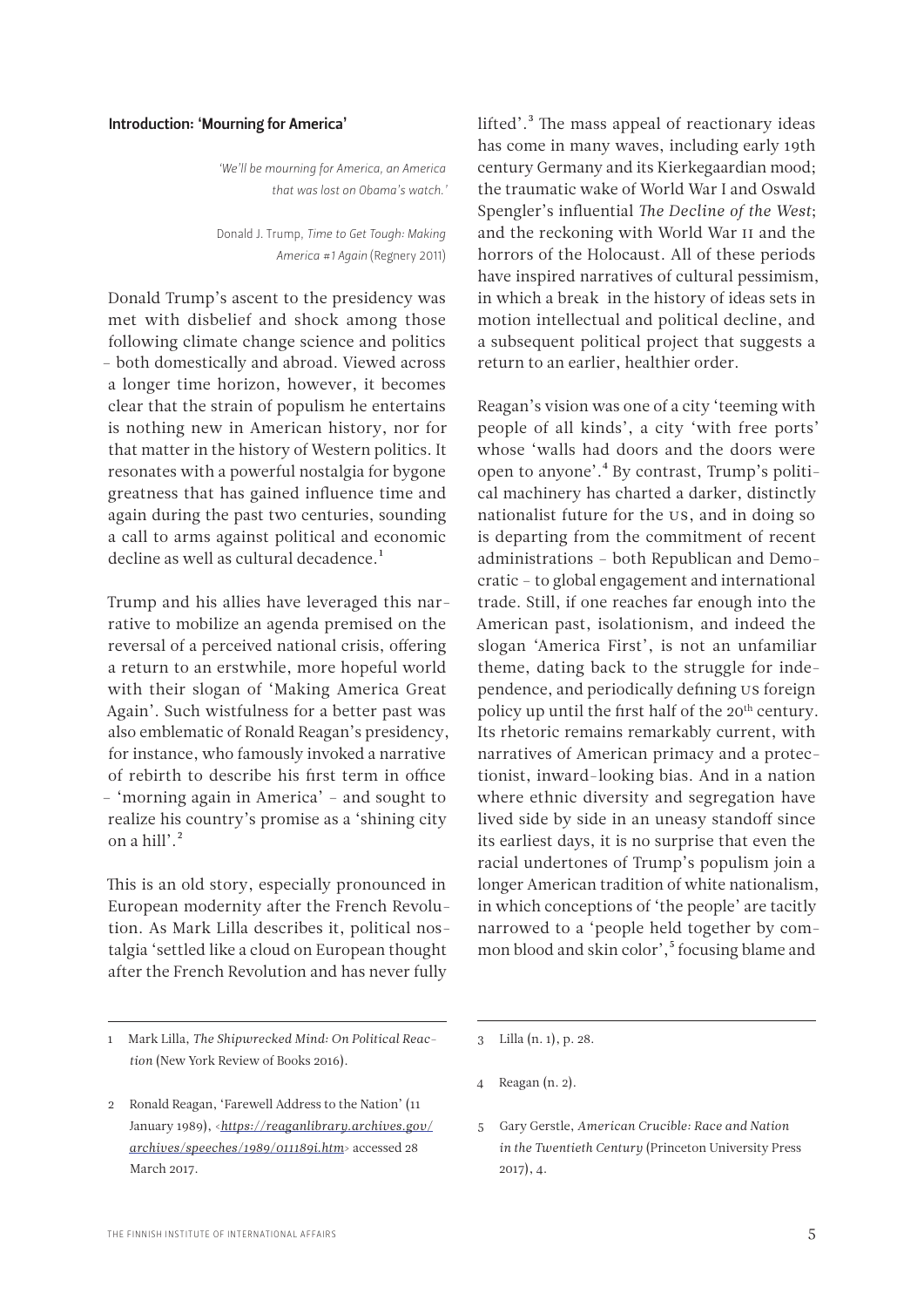or minorities.<sup>6</sup>

<span id="page-5-0"></span>resentment on alternating groups of foreigners

Donald Trump's campaign and early presidency have been described as lacking a coherent programme or a set of policies, relying on identity politics and an unspecific, reactionary agenda. This naturally raises a number of questions. First, how does climate change, perhaps the greatest global challenge humanity has ever faced, feature in his actual policies? Second, the American judiciary system, political checks and balances, and constitutional limits on federal powers constrain the ability of any administration to enact its own agenda. How do these limitations play out in Donald Trump's vision for domestic climate policy? Third, what are the international implications of President Trump's actions?

Analyzing the populist messaging is not enough to answer these questions. Both law and politics – the ideological foundations and patterns of American political reaction, as well as the legal-political system and its separation of powers – need to be taken into consideration when assessing whether the policy direction charted by the current administration can prevail. Our analysis is structured as follows: First, we briefly describe the role of partisanship in US politics, focusing on how it has shaped the politics of climate change. The next section discusses efforts to roll back the climate legacy of the Obama administration, and the extent to which this project is constrained by legal obstacles and market forces. We then turn to the more speculative question of how an evolving US climate policy agenda will affect international relations. Lastly, we draw some conclusions.

# Backdrop: Partisanship and climate politics on the American right

*'This very expensive GLOBAL WARMING bullshit has got to stop.*' Donald J. Trump, Twitter, 2 January 2014

Two political developments stand out over the past half century which, although not without precedent, seem to have reached a point of confluence that falls beyond the bounds of historical experience. Environmental policy, currently spearheaded by the climate change issue, has been fundamentally affected by these twin tendencies of radicalization and polarization.

First, the social and economic policies espoused by past administrations – both Democratic and Republican – have contributed to record levels of inequality along a number of metrics, $\alpha$ <sup>7</sup> exacerbating the impacts of other drivers such as globalization, automation, and broader demographic trends.<sup>8</sup> Together, these forces have altered the fabric of American society, sundering the economic realities of a vast majority of working families from those of the monied establishment. Meanwhile, a steady rise in the proportion of ethnic and religious minorities has incessantly eroded the traditional dominance of white protestant America, and with it the cohesive weave of values, ideals and beliefs that defined the cultural legacy of earlier generations.<sup>9</sup> In the wake of this transformational dynamic, large segments of the white population are said to feel a profound sense of betrayal

- 8 Robert J. Gordon, *The Rise and Fall of American Growth: The U.S. Standard of Living since the Civil War* (Princeton University Press 2016).
- 9 William H. Frey, *The Diversity Explosion: How New Racial Demographics are Remaking America* (Brookings Institution Press 2015).

<sup>6</sup> See, for instance, Andrew Gyory, *Closing the Gate: Race, Politics, and the Chinese Exclusion Act* (U of North Carolina Press 1998); see also Richard Hofstadter's seminal work, *The Paranoid Style in American Politics* (Alfred A. Knopf 1965).

<sup>7</sup> US wealth has concentrated to a degree not seen for a century, with the wealthiest 0.1% of households owning more than the bottom 90%; Larry M. Bartels, *Unequal Democracy: The Political Economy of the New Gilded Age (*2nd edn Princeton University Press 2016).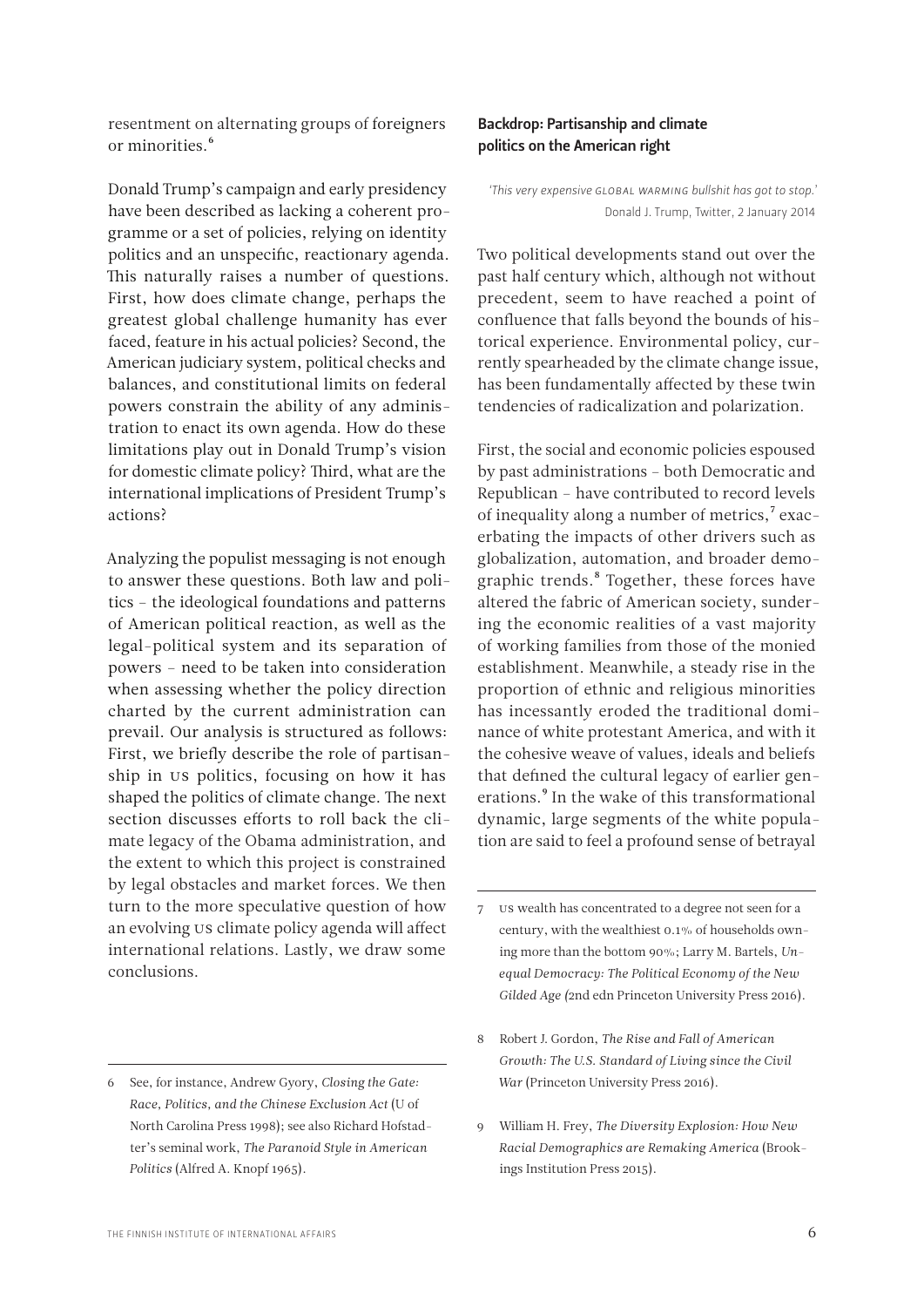and mourning for a way of life that now seems lost, replaced with a mass culture that prizes cosmopolitanism and racial diversity. Compelled by economic disenfranchisement, nativist sentiments, and fear of the unknown, this group – so the widespread diagnosis goes – has projected its political hopes onto a reactionary project, laying fertile ground for fringe political candidates such as Donald Trump.

Economic and cultural upheaval are not the only battlegrounds that have seen a compound change, however. A second factor has been what is often described as the growing dysfunction of government, which is, on closer assessment, the product of a complex medley of drivers. Among these is the ideological polarization and strategic partisanship evident across the political spectrum. The current situation is remarkably at odds with the Madisonian governing process set out in the constitutional charter and has become a recipe for 'willful obstruction and policy avoidance'.10 Importantly, this radicalization of party politics has not been symmetrical. One party – the Republicans – has been described as 'an insurgent outlier – ideologically extreme; contemptuous of the inherited social and economic policy regime; scornful of compromise; unpersuaded by conventional understanding of facts, evidence, and science; and dismissive of the legitimacy of its political opposition'.11 Polarization is further amplified by certain idiosyncrasies of the US political system, such as an electoral college and Senate that tie votes to geography rather than population, partisan redistricting (gerrymandering), and a rollback of campaign

10 Thomas E. Mann and Norman J. Ornstein, *It's Even Worse Than It Looks: How the American Constitutional System Collided with the New Politics of Extremism*  (expanded edn, Basic Books, 2016) xxiii.

11 Ibid. xxiv; tracing this asymmetry and the radicalization of the Republican Party to the Goldwater movement of the 1960s: Eugene J. Dionne jr., *Why the Right Went Wrong: Conservatism – From Goldwater to Trump and Beyond* (Simon & Schuster 2016).

finance reforms. It also gains impetus from a growing body of partisan media outlets, such as talk radio, cable news, and social media, which attract and reinforce homogenous audiences with filtered views,<sup>12</sup> while mainstream media strive for evenhanded treatment of all viewpoints in what has been described as a pattern of 'false balance'. None of these factors may be new, but their concurrence and intensity appear to defy precedent.

These forces have channeled the growing discontent of a large share of the electorate, precipitating an outcome that questions the establishment and gives voice to a widely held disdain for intellectual and political elites.<sup>13</sup> No longer feeling represented by the traditional parties, such voters embraced Donald Trump with a passion shown for few other presidential candidates, and seem willing to tolerate a radicalization of government, even if it comes at the expense of science, civic discourse, and other norms and institutions of a functioning democracy.14 As such, therefore, the populism that has risen to power in Washington is fundamentally different from the traditional conservative mainstream, and draws support from an energized, uncompromising base.

Historically, America is widely credited with pioneering environmental policy in the 20<sup>th</sup> century, and some of the greatest strides were taken during conservative administrations. These include the extensive conservation

12 Eli Pariser, *The Filter Bubble: What the Internet is Hiding From You* (Penguin Press 2011).

- 13 Akin to the concept of 'de-subordination' proposed by Ralph Miliband, 'A State of De-Subordination' (1978) 29 Brit J Sociology, 399; see also Michèle Lamont, *The Dignity of Working Men: Morality and the Boundaries of Race, Class, and Immigration* (Harvard U Press 2002).
- 14 Alan Johnson, 'After These Days of Rage' (*New York Times*, 9 November 2016) A1.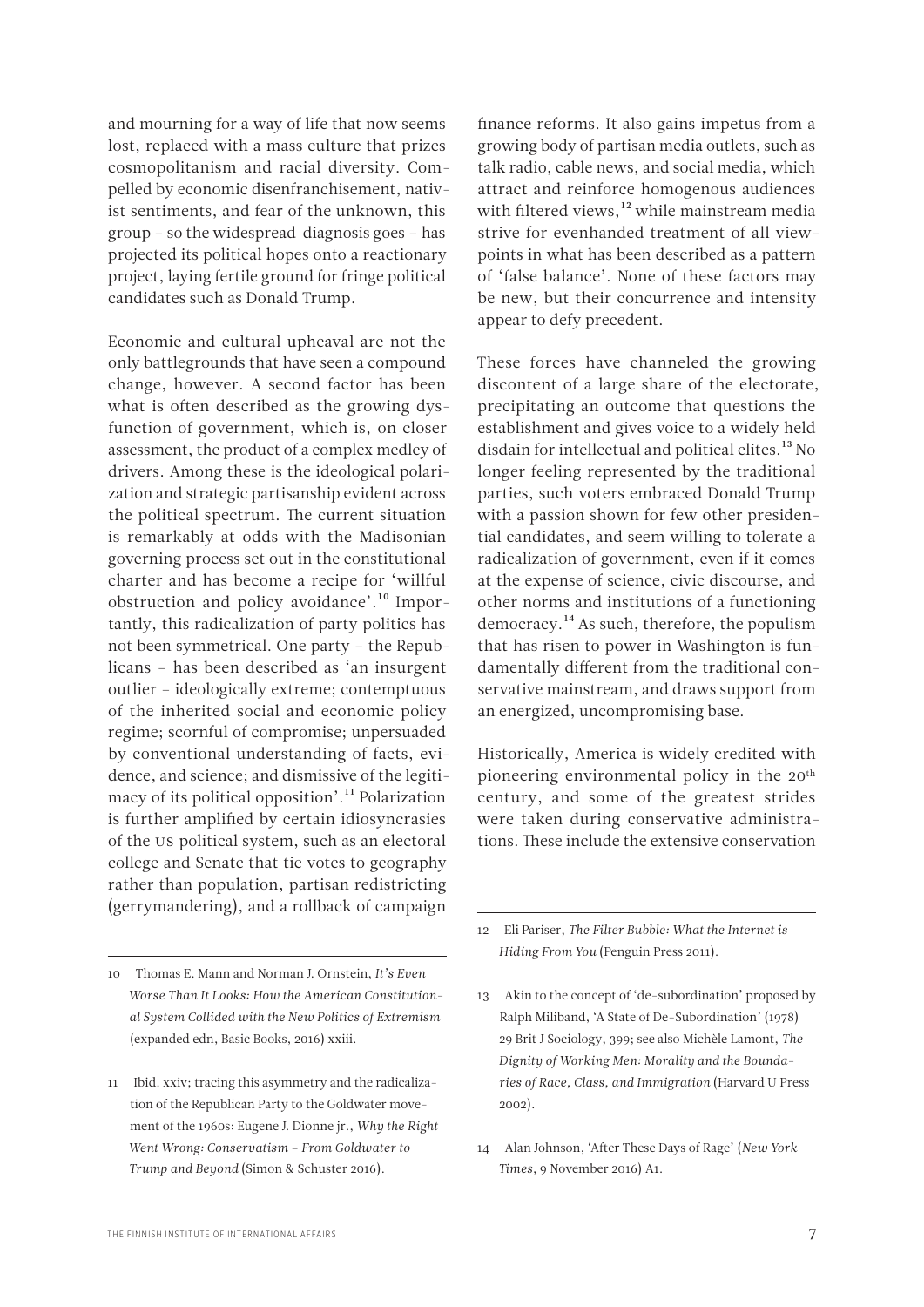measures of Theodore Roosevelt Jr.,<sup>15</sup> as well as the passage of landmark environmental legislation and the establishment of relevant federal agencies, such as the US Environmental Protection Agency (EPA), under Richard M. Nixon.<sup>16</sup> Although compelled less by passion than political opportunism, Nixon was able to declare in his first State of the Union address that '[r]estoring nature to its natural state is a cause beyond party and beyond factions'.17 Still, the susceptibility of modern environmental policy – and notably of restrictions on pollution – to political partisanship was already apparent from the outset, with the Republican Party and its commitment to business interests and limited government invariably more inclined to oppose environmental action on ideological grounds.18

A widening gap between the environmental policy platforms of both parties became especially evident during the election season of 1980, in which Republicans displayed a 'determined

- 15 Douglas Brinkley, *The Wilderness Warrior: Theodore Roosevelt and the Crusade for America* (2009) ch 15–26.
- 16 In addition to the EPA, Nixon approved the Council on Environmental Quality (CEQ) and established the National Oceanic and Atmospheric Administration (NOAA) at the US Department of Commerce; in all, he signed 14 major pieces of legislation protecting the environment. For an insider overview, see Russell E. Train, *Politics, Pollution, and Pandas: An Environmental Memoir* (Island Press 2003), ch 7–9.
- 17 Richard M. Nixon, 'Annual Message to the Congress on the State of the Union' (22 January 1970) <*[www.pres](file:///C:\Users\antto.vihma\Downloads\www.presidency.ucsb.edu\ws\%3fpid=2921)[idency.ucsb.edu/ws/?pid=2921](file:///C:\Users\antto.vihma\Downloads\www.presidency.ucsb.edu\ws\%3fpid=2921)*> accessed 31 March 2017.
- 18 Riley E. Dunlap and Richard P. Gale, 'Party Membership and Environmental Politics: A Legislative Roll-Call Analysis' (1974) 55 Social Science Q 670.

commitment to end the environmental tide'19 and incorporated the rollback of related regulatory constraints in their campaign platform. With his first budget proposal, Ronald Reagan foreshadowed contemporary events with a request for substantial cuts to EPA programmes and staff, provoking a massive partisan backlash and ultimately political embarrassment for his administration.<sup>20</sup> In 1982, a special report by the Republican Study Committee, a group of 150 conservative members of the House of Representatives, denounced the 'specter of environmentalism', which it saw as a threat to economic growth and a channel for environmental 'extremists' to further their broader political and social agenda; opposing environmental policy, it concluded, thus offered a political opportunity for the Republican party.<sup>21</sup> It did not take long for the consensus underlying earlier environmental policy to give way to a strong partisan divide, with few other policy issues revealing greater differences between Democrats and Republicans.<sup>22</sup>

If anything, this pattern of partisanship is even more pronounced in the context of climate change, where even empirical science has become politicized. After Lyndon B. Johnson first afforded the topic national visibility

- 19 Samuel P. Hays, Beauty, Health, and Permanence: *Environmental Politics in the United States, 1955–1985*  (CUP 1989) 491.
- 20 For a detailed account, see Jonathan Lash, David Sheridan, and Katherine Gillman, *A Season of Spoils: The Reagan Administration's Attack on the Environment*  (Pantheon Books 1984).
- 21 James Morton Turner, '"The Spectre of Environmentalism": Wilderness, Environmental Politics, and the Evolution of the New Right' (2009), 96 Journal of American History 123.
- 22 Riley E. Dunlap, Chenyang Xiao and Aaron M. Mc-Cright, 'Politics and Environment in America: Partisan and Ideological Cleavages in Public Support for Environmentalism' (2001), 10 Environmental Politics 23, 30.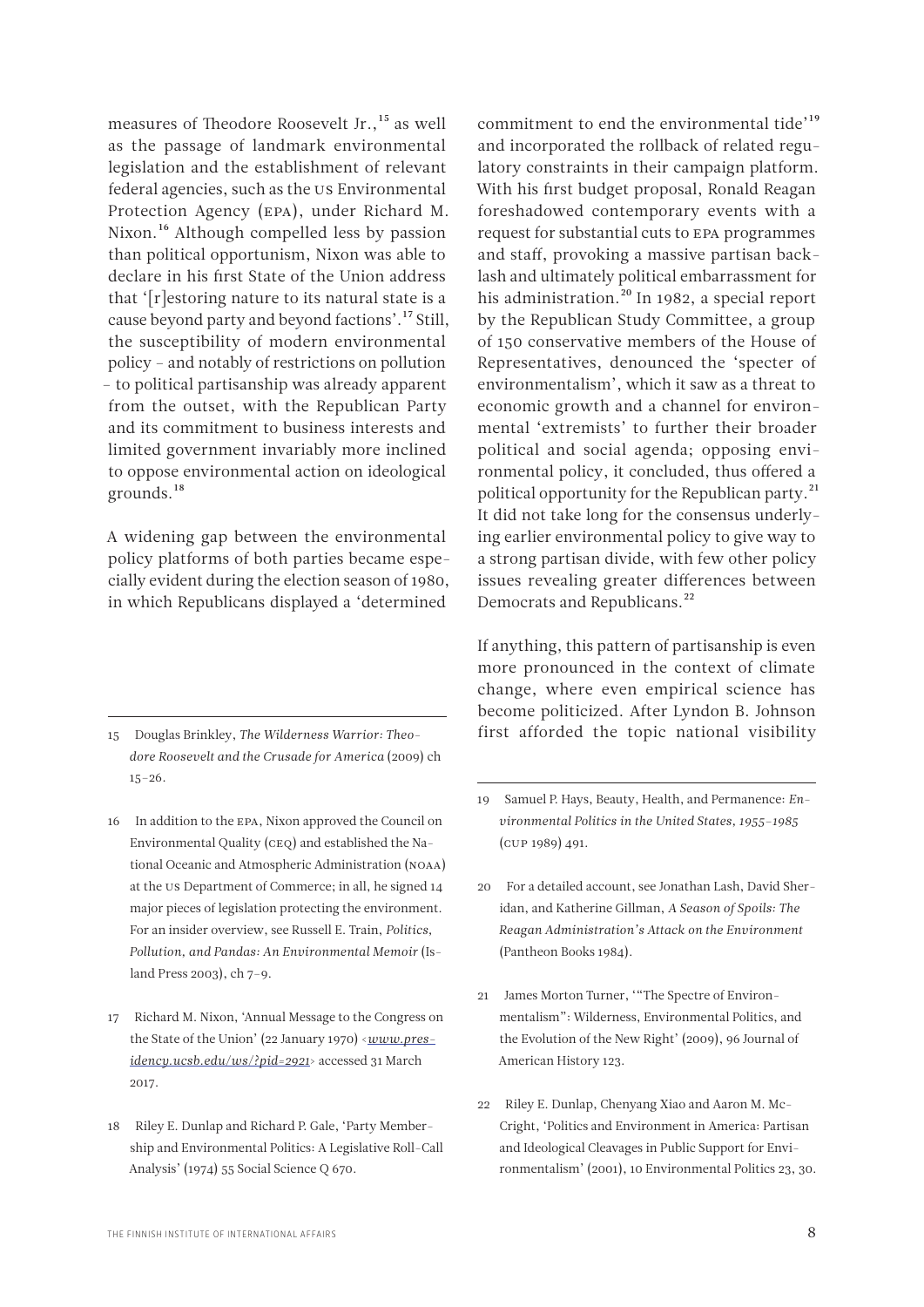<span id="page-8-0"></span>in 1965 with a special message to Congress, the earliest major policy action – ratifying the United Nations Framework Convention on Climate Change (UNFCCC) in 1992 – still enjoyed bipartisan endorsement.<sup>23</sup> Soon after, however, support for climate action began to erode, starting with the spectacular failure of William J. Clinton's effort to pass a tax on the heat content of energy in 1993.<sup>24</sup> The polarization in the climate issue was catalyzed by the lobbying work of conservative charities such as the Cooler Heads Coalition, launched in 1997, calling climate science a hoax and environmentalists 'global warming alarmists'.25 Climate change was subsequently framed as a highly ideological issue, in which 'big government' is looking for greater authority to regulate every aspect of the economy and curtail individual liberty.

Substantial pressure from industry groups and labour unions sometimes occasioned resistance against climate action from both sides of the political aisle, as exemplified by a unanimous Senate resolution rejecting asymmetrical commitments in the international climate negotiations.<sup>26</sup> Still, positions on climate change were mostly divided along party lines, and became increasingly partisan in response to federal inaction and the withdrawal from the Kyoto Protocol during the administration of George

- 24 On the defeat of the British Thermal Unit (BTU) tax in the US Senate, see Amy Royden, 'U.S. Climate Change Policy Under President Clinton: A Look Back' (2002) 32 Golden Gate University Law Review, 415, 419–20.
- 25 'A Two-decade Crusade by Conservative Charities Fuelled Trump's Exit from Paris Climate Accord' (*Washington Post*, 5 September 2017).
- 26 US Senate, 105th Congress, 1st Session, S. Res. 98 'Byrd-Hagel Resolution' (25 July 1997), <*[www.national](file:///C:\Users\antto.vihma\Downloads\www.nationalcenter.org\KyotoSenate.html)[center.org/KyotoSenate.html](file:///C:\Users\antto.vihma\Downloads\www.nationalcenter.org\KyotoSenate.html)*> accessed 1 April 2017.

W. Bush, as well as the far more activist agenda of his successor, Barack H. Obama.

After years of American climate renitence under President George W. Bush, the consequential pivot under his successor, Barack Obama, helped align us policy with the climate ambitions of most other industrialized nations. But what may have seemed like a return to normalcy for observers outside the US can also be seen as a deviation from the norm, a pendulum swung to the other end of progressive climate action. It is important to recall that Congress remained staunchly split along partisan lines on climate action during President Obama's first term, and, if anything, opposition from Congressional Republicans, conservative states, and entrenched interests only grew during his second term in response to his agenda of regulatory activism. Hence, in many ways, the stage was set for a renewed pendulum swing in US climate policy when Donald Trump took office. And while Trump has repeatedly defied his party's establishment, both as a candidate and as President, his views on climate change are in alignment with the vast majority of fellow Republicans.

#### Unravelling the Obama legacy

*'[W]e're putting a lot of people out of work. Our energy policies are a disaster.'*

Donald J. Trump, 1st Presidential Debate, Hempstead, N.Y., 26 September 2016

As a candidate during the controversial election season, Donald Trump repeatedly vowed to overturn the climate legacy of his predecessor, citing doubts about the very existence of climate change, $^{27}$  and arguing that related policy

<sup>23</sup> A rare supermajority in the Senate on 15 October 1992 backed the accession by George H. W. Bush, a Republican president.

<sup>27</sup> On 6 November 2012, Donald J. Trump famously tweeted: 'The concept of global warming was created by and for the Chinese in order to make U.S. manufacturing non-competitive', followed by several tweets in 2013 and 2014 describing climate change as a 'hoax'.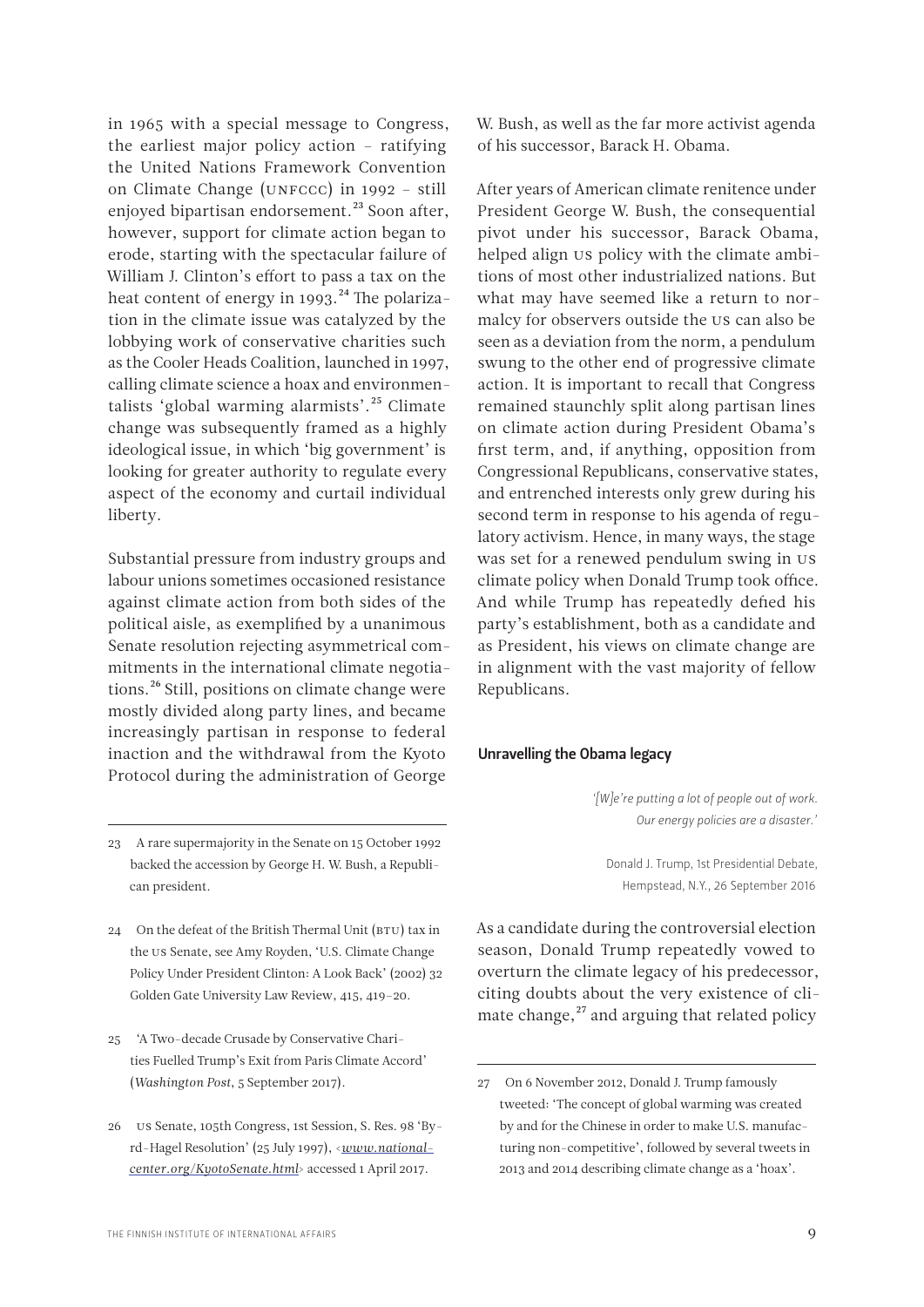measures were harming the US economy and destroying jobs. Still, given that he had at one point expressed support for robust climate action,<sup>28</sup> it initially remained unclear as to what extent the conflicting remarks Trump made during the campaign would also shape his executive decisions once he had assumed office. A number of early policy steps, however, provide growing evidence of the policy vision of the new administration – a vision that is remarkably consistent with candidate Trump's campaign rhetoric.

Many of the central pillars of this vision can be traced back to a campaign speech the candidate held before an annual petroleum conference in Bismarck, North Dakota, on 26 May 2016. On this occasion, he outlined the contours of his 'America First Energy Plan', which included immediate steps to rescind executive actions on climate change, lift restrictions on fossil fuel extraction, 'cancel the Paris Climate Agreement and stop all payments of U.S. tax dollars to U.N. global warming programs'.29 Likewise, his appointments to lead the transition at key government agencies suggested an uncompromising hostility towards environmental safeguards, and towards climate policy in particular. Fears that President Trump would undo years of progress on climate policy received further impetus when he announced his designated cabinet,

with a number of prospective members who have long ties to the fossil fuel industry or a track record of opposing government action on climate change.

A key theme in the Trump campaign held that overregulation was 'strangling' or 'choking' American economic growth and entrepreneurialism.30 This narrative is a popular one within the Republican Party and has a history in conservative campaigns, namely in the Reagan era, but again, the reactionary dimension of Trump's administration goes beyond previous initiatives. Arguments for deregulation are now levelled against Democrats and liberal elites, who, according to the populist narrative, do not care about workers and jobs, but are instead preoccupied with cultural identities, equality, and other ideological concerns of the coastal elites.<sup>31</sup>

During the presidential campaign, this theme of deregulation was repeatedly highlighted as a key solution for economic growth. Expectations of such growth are promised for the manufacturing and energy sectors in 'Real America', and this includes coal mining and use, which face stiff competition from natural gas and renewables. Big pipeline projects such as the Keystone XL and Dakota Access have their stimulus effects as fiscal policies, and also considerable appeal in Trumpian identity politics.

Faced with this sweeping agenda, many observers questioned whether Donald Trump

30 See e.g., Donald J. Trump, 1st Presidential Debate, Hempstead, N.Y., 26 September 2016.

31 *'In truth, today's Democrats aren't much interested in the well-being of working stiffs. Instead, they are enraptured with new plans to advance identity politics, co-ed bathrooms, and #BlackLivesMatter. All the while, of course, keeping the border open and suppressing energy production and economic activity.'* See 'The Ten Ideologies of America: As Donald Trump Overthrows the Old Order, a Look at the New' (*Breitbart*, 20 March 2016).

<sup>28</sup> See, for instance, a letter addressed to President Barack Obama and the US Congress printed in *the New York Times* (6 December 2009) calling for a global climate deal at COP 15, signed by Donald Trump and three of his children: 'We support your effort to ensure meaningful and effective measures to control climate change, an immediate challenge facing the United States and the world today'.

<sup>29</sup> Donald J. Trump, 'An America First Energy Plan' (26 May 2016) <*[www.donaldjtrump.com/press-releas](file:///C:\Users\antto.vihma\Downloads\www.donaldjtrump.com\press-releases\an-america-first-energy-plan)[es/an-america-first-energy-plan](file:///C:\Users\antto.vihma\Downloads\www.donaldjtrump.com\press-releases\an-america-first-energy-plan)*> accessed 29 March 2017. Most of these pledges are contained in a version uploaded to the White House website, 'An America First Energy Plan' <*[www.whitehouse.gov/america](file:///C:\Users\antto.vihma\Downloads\www.whitehouse.gov\america-first-energy)[first-energy](file:///C:\Users\antto.vihma\Downloads\www.whitehouse.gov\america-first-energy)*> accessed 29 March 2017.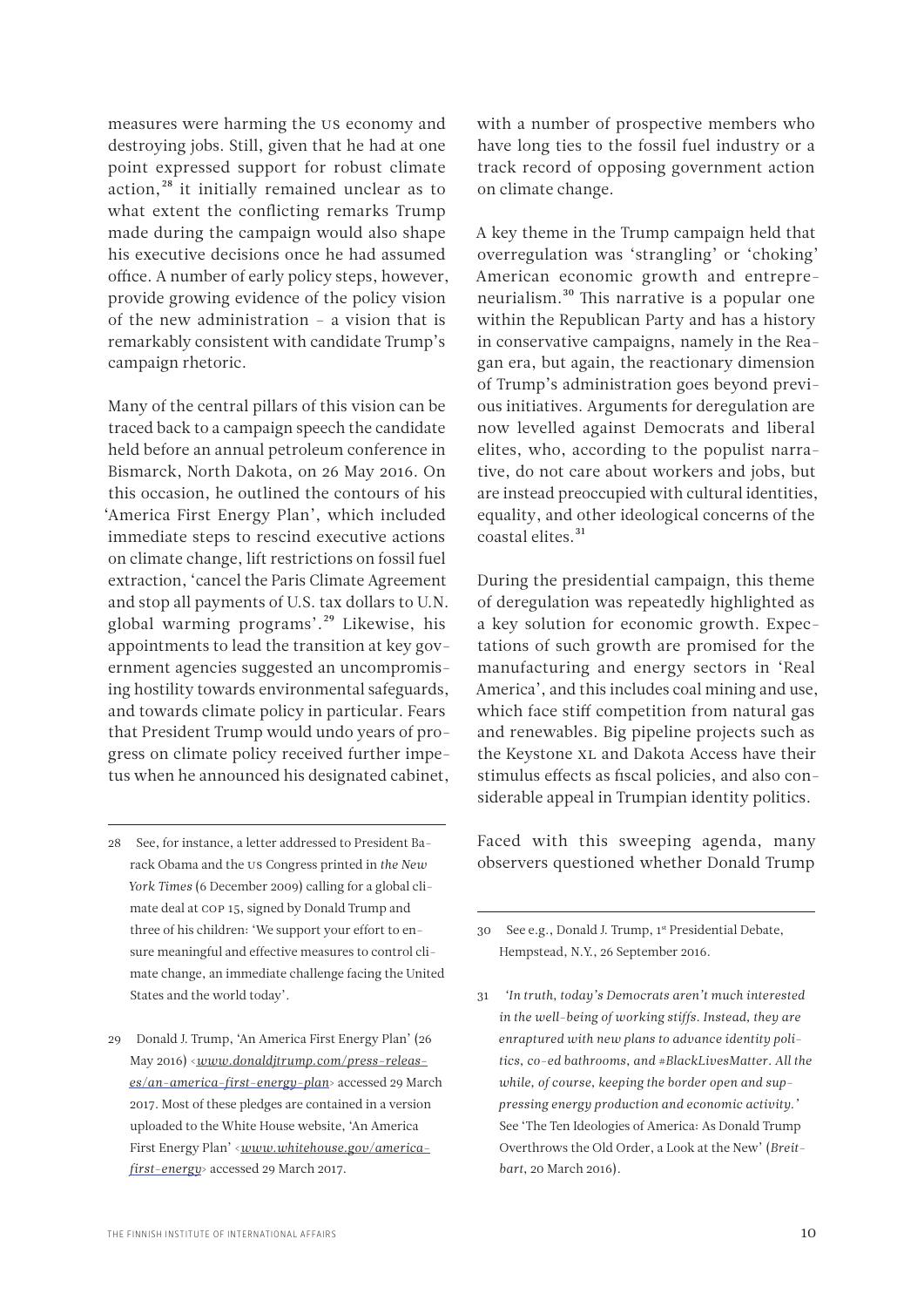the president would be able to follow through with the promises he had made as Donald Trump the candidate. During the first year of his presidency, however, the White House has already initiated a review or rescission of several federal climate policies, and also initiated a fundamental pivot in international climate engagement. If anything, therefore, the speed and scope of policy change has taken commentators by surprise. Still, the implementation of this deregulatory and isolationist agenda faces numerous challenges, from subnational and local activism to market forces; both the evolving policy roadmap and these obstacles are described in the following section.

### *Regulatory reform*

An early harbinger of the regulatory reform agenda of the new administration was promptly unveiled on inauguration day, when the former White House Chief of Staff Reinhold R. Priebus issued a memorandum to all agencies ordering a regulatory freeze and halting all new or pending regulations.32 Among the rules affected by this memorandum are a number of energy efficiency and renewable fuel standards, along with several dozen other rules issued by the EPA and Department of Energy during the last months of the previous administration.<sup>33</sup> President Trump signed an Executive Order soon after requiring federal agencies to repeal at least two existing regulations for every newly issued regulation, and to do so in a way that ensures

- 32 White House, Office of the Press Secretary, 'Memorandum for the Heads of Executive Departments and Agencies' (20 January 2017) <*[www.whitehouse.gov/](file:///C:\Users\antto.vihma\Downloads\www.whitehouse.gov\the-press-office\2017\01\20\memorandum-heads-executive-departments-and-agencies) [the-press-office/2017/01/20/memorandum-heads](file:///C:\Users\antto.vihma\Downloads\www.whitehouse.gov\the-press-office\2017\01\20\memorandum-heads-executive-departments-and-agencies)[executive-departments-and-agencies](file:///C:\Users\antto.vihma\Downloads\www.whitehouse.gov\the-press-office\2017\01\20\memorandum-heads-executive-departments-and-agencies)*> accessed 29 March 2017.
- 33 See, for instance, the list compiled by the EPA, 'Delay of Effective Date for 30 Final Regulations Published by the Environmental Protection Agency Between October 28, 2016 and January 17, 2017' of 26 January 2017 (2017) 82(16) Federal Register 8499.

the total cost of regulations does not increase.<sup>34</sup> In order to regulate, the administration should duly rewrite existing regulation or axe an existing rule. Significantly, the benefits of new regulations may not be included in this calculation, a departure from traditional practice even during the Reagan administration, when benefits needed to exceed the cost.<sup>35</sup> If a climate policy initiative is projected to cost 100 million dollars, the utility calculus cannot count the savings on health, such as decreasing cases of asthma, into the equation. A subsequent Executive Order ensures observance of this agenda by establishing a Regulatory Reform Officer and Task Force in each agency.<sup>36</sup> Although these orders raise many questions and their legality is, in many cases, under dispute, they signal a strong commitment by the new administration to unravelling the framework of executive rules and interpretations iterated over the years by previous administrations.

### *Federal budget*

In March the White House released its budget blueprint for 2018.<sup>37</sup> With an emphasis on national security and public safety, the budget blueprint proposes significant increases in defence spending, homeland security, and

- 35 'Why Trump's Order to Cut Government Regulation Is Even Bolder than it Seems' (*Washington Post*, 13 February 2017).
- 36 Executive Order 13777, 'Enforcing the Regulatory Reform Agenda' of 24 February 2017 (2017) 82(39) Federal Register 12285.
- 37 Executive Office of the United States, Office of Management and Budget, 'America First: A Budget Blueprint to Make America Great Again' (16 March 2017) <*[www.whitehouse.gov/sites/whitehouse.gov/files/](file:///C:\Users\antto.vihma\Downloads\www.whitehouse.gov\sites\whitehouse.gov\files\omb\budget\fy2018\2018_blueprint.pdf) [omb/budget/fy2018/2018\\_blueprint.pdf](file:///C:\Users\antto.vihma\Downloads\www.whitehouse.gov\sites\whitehouse.gov\files\omb\budget\fy2018\2018_blueprint.pdf)*> accessed 29 March 2017.

<sup>34</sup> Executive Order 13771, 'Reducing Regulation and Controlling Regulatory Costs' of 30 January 2017 (2017) 82(22) Federal Register 9339.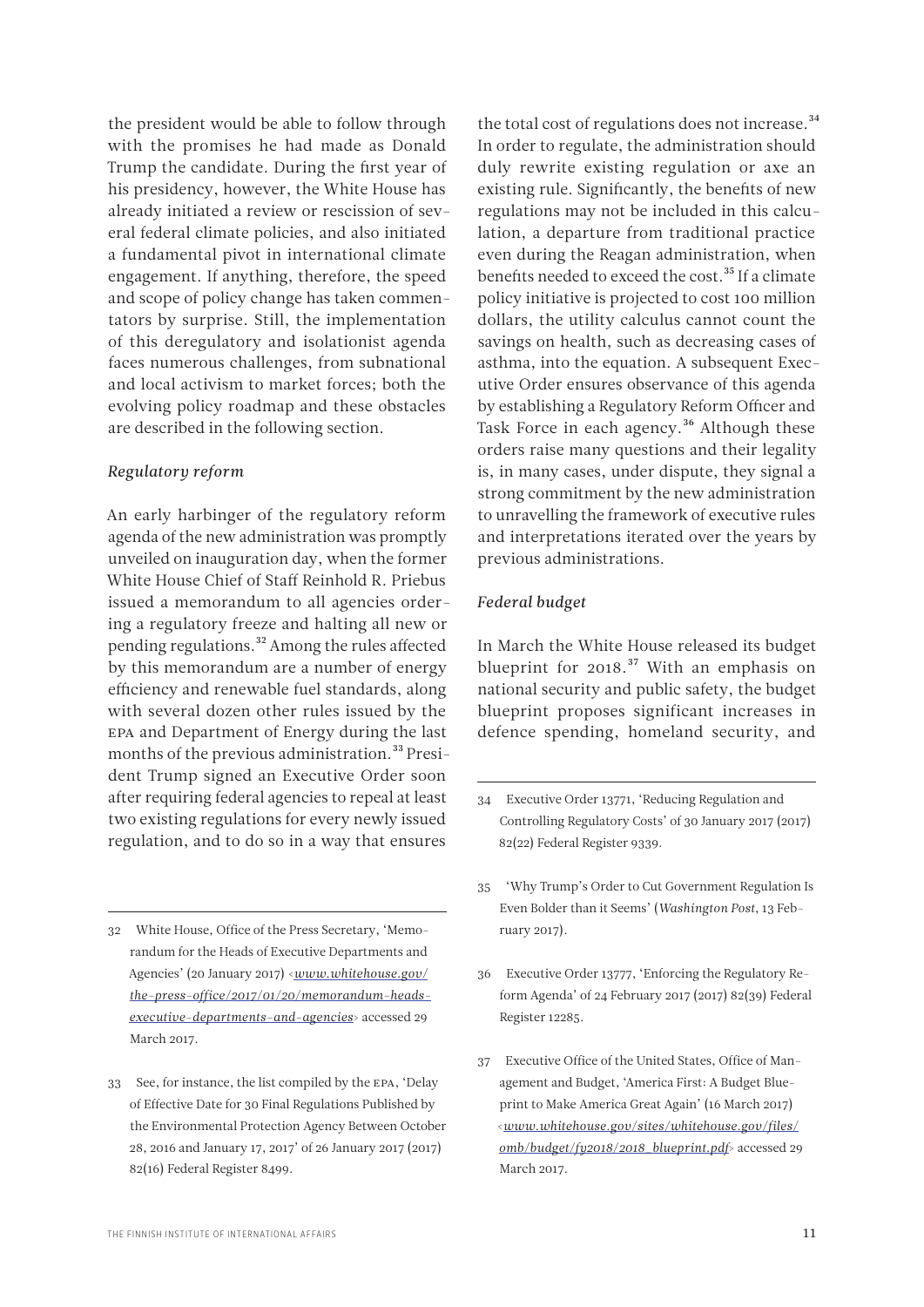law enforcement as 'a message of American strength, security, and resolve'. Extensive cutbacks to unrelated agencies and programmes would maintain budget neutrality and avoid increasing national debt. Among the agencies hardest hit by proposed expenditure cuts are the three agencies with substantial responsibilities for climate change: the EPA, the Department of Energy, and the Department of State. Specifically, the blueprint proposed shrinking the EPA budget by 31.4% to \$5.7 billion, the largest cut in relative terms to any federal agency, and a significantly larger cut than requested by Congressional Republicans.38

In particular, the blueprint discontinues 'funding for the Clean Power Plan, international climate change programs, climate change research and partnership programs, and related efforts',39 including a cut of 224 staff and 14 voluntary programs under the Climate Protection Program. For the Department of Energy, the budget blueprint requests \$28.0 billion, a 5.6% decrease, with decreases of 17.9% for the Office of Energy Efficiency and Renewable Energy, and the Advanced Research Projects Agency-Energy. Extensive cuts are also requested for the Department of State and associated international programs,<sup>40</sup> which would see their budget reduced by 28% to \$25.6 billion.

Citing the need to achieve an 'appropriate U.S. share of international spending' and 'reduce or end direct funding for international organizations whose missions do not substantially

38 See the critical assessment by former EPA Administrator Christine Todd Whitman, 'I Ran George W. Bush's EPA—and Trump's Cuts to the Agency Would Endanger Lives' (*The Atlantic,* 31 March 2017) <*[www.theatlan](file:///C:\Users\antto.vihma\Downloads\www.theatlantic.com\politics\archive\2017\03\trumps-epa-cuts-budget\521223)[tic.com/politics/archive/2017/03/trumps-epa-cuts](file:///C:\Users\antto.vihma\Downloads\www.theatlantic.com\politics\archive\2017\03\trumps-epa-cuts-budget\521223)[budget/521223](file:///C:\Users\antto.vihma\Downloads\www.theatlantic.com\politics\archive\2017\03\trumps-epa-cuts-budget\521223)*> accessed 31 March 2017.

39 Executive Office (n 50) 41.

40 These include the US Agency for International Development (USAID) and the International Programs at the Department of the Treasury, ibid. 33.

advance U.S. foreign policy interests', the budget proposes eliminating 'the Global Climate Change Initiative and … [to] cease payments to the United Nations' (UN) climate change programs'.<sup>41</sup> Other relevant areas threatened with dramatic spending cuts are the National Oceanic and Atmospheric Administration at the Department of Commerce and subsidies for long-distance train services through the Department of Transportation.

In late May, the administration proceeded to release the full budget proposal for fiscal year 2018, upholding the proposed deep cuts already outlined in the blueprint.<sup>42</sup> Not only does the proposal break down the requested cuts into greater detail, but it also extends the assault on programs and activities related to climate change. Entire regulatory frameworks, such as the Greenhouse Gas Reporting Program requiring large stationary emitters to report their greenhouse gas emissions, would be eliminated along with the attendant administrative capacity. While the Congressional approval process – which had not yet concluded at the time of writing – will inevitably introduce significant changes, the proposals out of the White House have left little doubt about the administration's priorities and its expressed objective of 'focusing funding to redefine the proper role of the Federal Government<sup>'</sup>.<sup>43</sup>

<sup>41</sup> Specifically, the budget blueprint eliminates all US funding related to the Green Climate Fund and precursor climate investment funds, see Executive Office (n 50) 33.

<sup>42</sup> Executive Office of the United States, Office of Management and Budget, 'Budget of the U.S. Government: A New Foundation for American Greatness Fiscal Year 2018' (23 May 2017) <*[https://www.whitehouse.gov/](https://www.whitehouse.gov/sites/whitehouse.gov/files/omb/budget/fy2018/budget.pdf) [sites/whitehouse.gov/files/omb/budget/fy2018/budg](https://www.whitehouse.gov/sites/whitehouse.gov/files/omb/budget/fy2018/budget.pdf)[et.pdf](https://www.whitehouse.gov/sites/whitehouse.gov/files/omb/budget/fy2018/budget.pdf)*> accessed 29 May 2017.

<sup>43</sup> Executive Office (n 50) 5.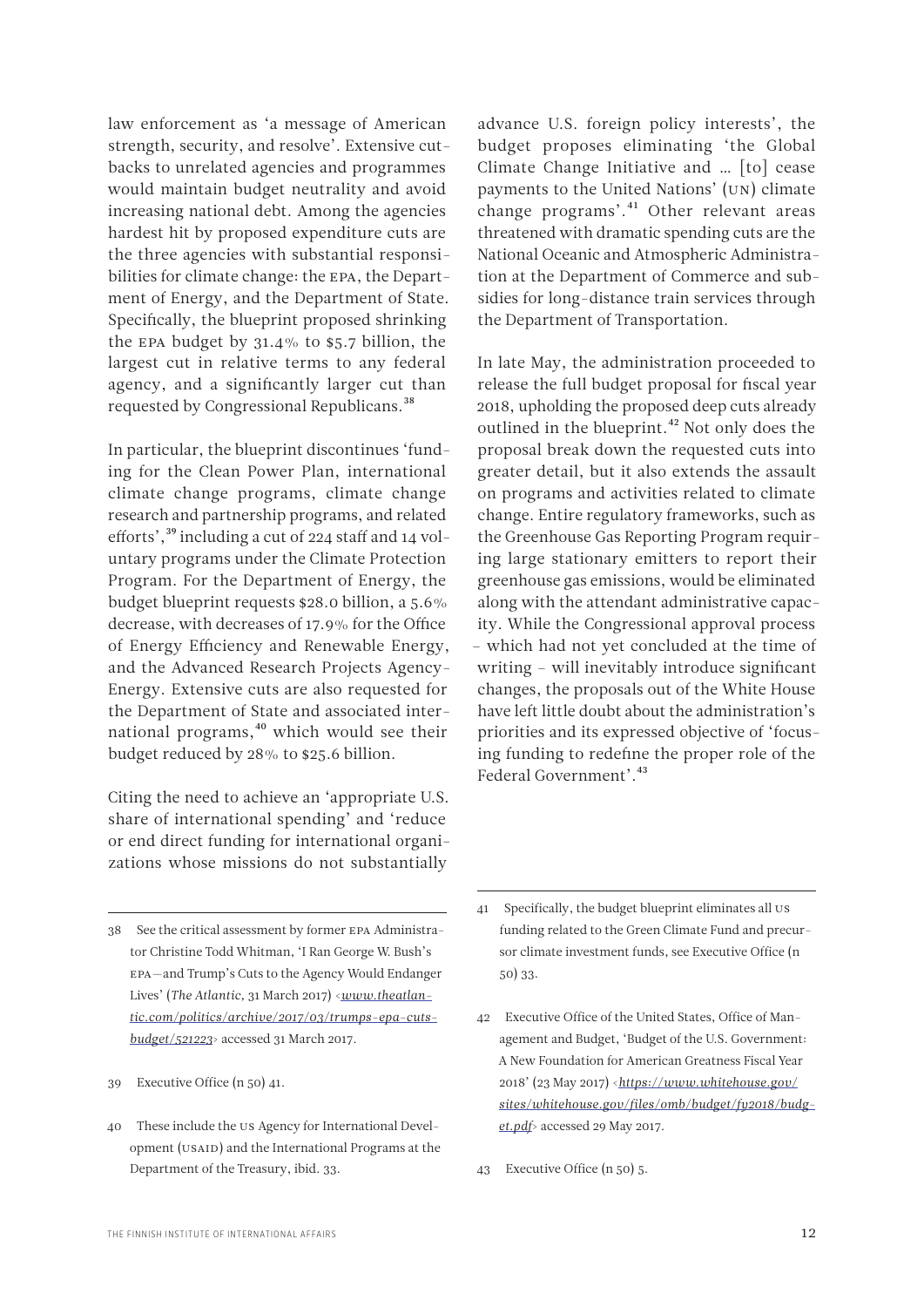#### *Transportation sector*

In 2016, after years of falling greenhouse gas emissions from electricity generation, the transportation sector became the single largest source of emissions in the US.<sup>44</sup> It also became the first target of executive climate action during the administration of President Obama, when the EPA and other authorities issued joint greenhouse gas emissions standards for passenger cars and light trucks manufactured between 2012 and 2016. A second phase would require passenger cars and light trucks manufactured between 2017 and 2025 to achieve a fleet average of  $54.5$  miles per gallon by  $2025$ ,  $45$  contributing to a projected reduction of greenhouse gas emissions by 2 billion metric tons.46

The Trump administration announced in March that it would reinstate a midterm evaluation of the standards, signalling its intention to review whether these are excessively burdensome relative to the greenhouse gas emission reductions

and fuel savings they would achieve.<sup>47</sup> Observers predict that the standards will be 'substantially relaxed' in view of a changing vehicle fleet following a period of low gasoline prices.<sup>48</sup>

### *Energy sector*

Several measures adopted at the outset of the new administration share one central objective: to reduce the regulatory burden on oil, gas and coal production. Collectively, they recalibrate the balance of environmental and economic interests in the energy sector, as repeatedly pledged during the election campaign. As early as February, the Interior Department suspended and then, in April, formally proposed repealing a revised accounting system to govern how oil and gas produced from federal leases is valued.<sup>49</sup> Reforming the valuation methodology was expected to increase royalty payments. President Trump took another step towards regulatory reform in March when he signed an Executive Order directing the EPA and the US Army Corps of Engineers to revisit a federal rule that narrows the scope of federal safeguards for surface waters, lessening the permitting and compliance requirements for

- 44 Energy Information Administration (EIA), 'Monthly Energy Review March 2017' 184–5 (28 March 2017) <*[www.eia.gov/totalenergy/data/monthly/ar](file:///C:\Users\antto.vihma\Downloads\www.eia.gov\totalenergy\data\monthly\archive\00351703.pdf)[chive/00351703.pdf](file:///C:\Users\antto.vihma\Downloads\www.eia.gov\totalenergy\data\monthly\archive\00351703.pdf)*> accessed 29 March 2017.
- 45 Equalling an average industry level of approximately 163 grams/mile of carbon dioxide (co<sub>2</sub>) in model year 2025, see DOT NHTSA and EPA, 'Greenhouse Gas Emissions and Fuel Efficiency Standards for Medium- and Heavy-Duty Engines and Vehicles: Phase 2; Final Rule' of 16 August 2016, 40 CFR Parts 9, 22, 85, 86, 600, 1033, 1036, 1037, 1039, 1042, 1043, 1065, 1066, and 1068, 49 CFR Parts 523, 534, 535, and 538 (2016) 81(206) Federal Register 73478.
- 46 EPA Office of Transportation and Air Quality, 'Regulatory Announcement EPA-420-F-12-05' (1 August 2012) <*[https://nepis.epa.gov/Exe/ZyPDF.cgi/P100EZ7C.](https://nepis.epa.gov/Exe/ZyPDF.cgi/P100EZ7C.PDF?Dockey=P100EZ7C.PDF) [PDF?Dockey=P100EZ7C.PDF](https://nepis.epa.gov/Exe/ZyPDF.cgi/P100EZ7C.PDF?Dockey=P100EZ7C.PDF)*> accessed 29 March 2017.
- 47 White House, Office of the Press Secretary, Press Release of 15 March 2017 <*[www.whitehouse.gov/](file:///C:\Users\antto.vihma\Downloads\www.whitehouse.gov\the-press-office\2017\03\15\president-donald-j-trump-buy-american-and-hire-american-united-states) [the-press-office/2017/03/15/president-donald-j](file:///C:\Users\antto.vihma\Downloads\www.whitehouse.gov\the-press-office\2017\03\15\president-donald-j-trump-buy-american-and-hire-american-united-states)[trump-buy-american-and-hire-american-united](file:///C:\Users\antto.vihma\Downloads\www.whitehouse.gov\the-press-office\2017\03\15\president-donald-j-trump-buy-american-and-hire-american-united-states)[states](file:///C:\Users\antto.vihma\Downloads\www.whitehouse.gov\the-press-office\2017\03\15\president-donald-j-trump-buy-american-and-hire-american-united-states)*> accessed 29 March 2017.
- 48 Jason P. Britt, 'President Trump Orders EPA Review of Corporate Average Fuel Economy Standards' (*Dashboard Insights*, 20 March 2017) <*[www.](file:///C:\Users\antto.vihma\Downloads\www.autoindustrylawblog.com\2017\03\20\president-trump-orders-epa-review-of-corporate-average-fuel-economy-standards) [autoindustrylawblog.com/2017/03/20/president](file:///C:\Users\antto.vihma\Downloads\www.autoindustrylawblog.com\2017\03\20\president-trump-orders-epa-review-of-corporate-average-fuel-economy-standards)[trump-orders-epa-review-of-corporate-average](file:///C:\Users\antto.vihma\Downloads\www.autoindustrylawblog.com\2017\03\20\president-trump-orders-epa-review-of-corporate-average-fuel-economy-standards)[fuel-economy-standards](file:///C:\Users\antto.vihma\Downloads\www.autoindustrylawblog.com\2017\03\20\president-trump-orders-epa-review-of-corporate-average-fuel-economy-standards)*> accessed 29 March 2017.
- 49 Department of the Interior, Office of Natural Resources Revenue, 'Consolidated Federal Oil & Gas and Federal & Indian Coal Valuation Reform' of 1 July 2016, 30 CFR Parts 1202 and 1206 (2016) 81(127) Federal Register 43338.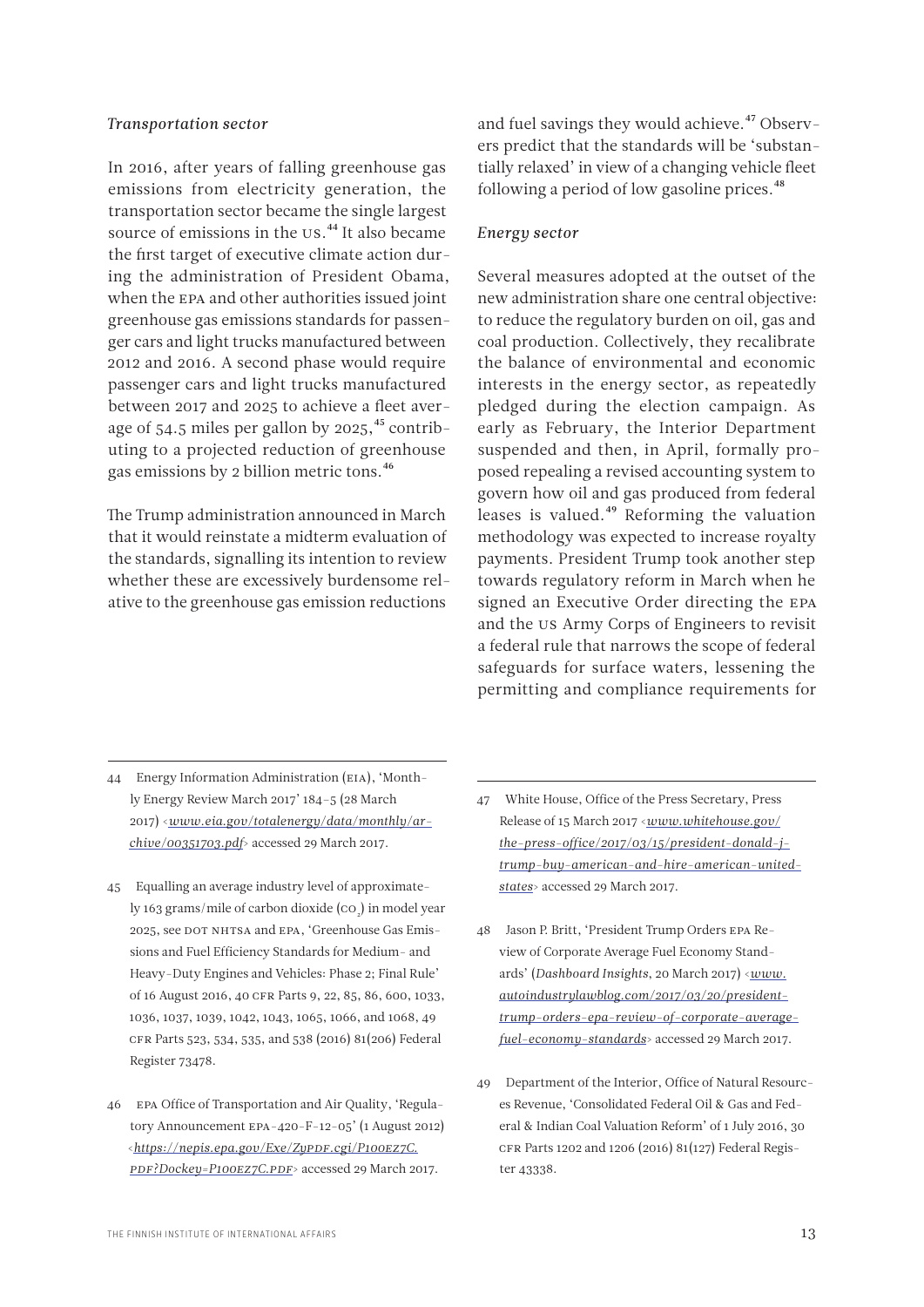coal mining and oil and gas production.50 Less than a month after inauguration, Congress reversed rules on surface coal mining debris, the 'Stream Protection Rule' that had been issued by the previous administration to avoid 'material damage to the extent technologically and economically feasible'. 51

When it came to infrastructure, the new administration approved two controversial projects, the Keystone XL and the Dakota Access pipelines, after ordering an expedited authorization process within days of the inauguration. Both projects remain highly politicized due to their potential impacts on water resources and the climate, as well as alleged violations of indigenous and tribal rights. Litigation against the approval decisions is already underway.<sup>52</sup>

# *Climate change*

While each of the foregoing actions has ramifications for US energy and environmental policy, an Executive Order signed on 28 March 2017<sup>53</sup> is arguably the single measure most sweepingly aimed at overturning the regulatory

- 51 Department of the Interior, Office of Surface Mining Reclamation and Enforcement (OSMRE), 'Stream Protection Rule' (20 December 2016) 81(244) Federal Register 93066.
- 52 See, e.g., *Northern Plains Resource Council et al. v Department of State et al.*, Complaint for Declarative and Injunctive Relief filed with the US District Court for the District of Montana, Great Falls Division [30 March 2017] <*[www.sierraclub.org/sites/www.sierraclub.](file:///C:\Users\antto.vihma\Downloads\www.sierraclub.org\sites\www.sierraclub.org\files\blog\Complaint%20filed%202017%2003%2030.pdf) [org/files/blog/Complaint%20filed%202017%2003%20](file:///C:\Users\antto.vihma\Downloads\www.sierraclub.org\sites\www.sierraclub.org\files\blog\Complaint%20filed%202017%2003%2030.pdf) [30.pd](file:///C:\Users\antto.vihma\Downloads\www.sierraclub.org\sites\www.sierraclub.org\files\blog\Complaint%20filed%202017%2003%2030.pdf)*f> accessed 31 March 2017.
- 53 Executive Order 13783 of 28 March 2017, 'Promoting Energy Independence and Economic Growth' (2017) 82(61) Federal Register 16093.

legacy on climate change left by the previous administration. The adoption of this order had been repeatedly postponed due to the political setbacks around healthcare legislation and the scrutiny of foreign ties within the administration. Titled 'Promoting Energy Independence and Economic Growth', it expressly identifies as its objective 'to promote clean and safe development of … energy resources' while 'avoiding regulatory burdens that unnecessarily encumber energy production, constrain economic growth, and prevent job creation'.54 During the signature ceremony, President Trump described its aims in more provocative terms as 'putting an end to the war on coal' and 'ending the theft of American prosperity'.55

In terms of substance, the Executive Order consists of a number of directives to executive departments and agencies aimed at suspending, revising, or rescinding regulations. It goes on to detail a process requiring agencies to immediately review and identify 'all […] agency actions that potentially burden the development or use of domestically produced energy resources, with particular attention to oil, natural gas, coal, and nuclear energy resources'. It further solicits each agency to submit within specified timelines a plan for this review as well as, subsequently, a report describing recommended actions.

Additional provisions throughout the Executive Order direct agency heads to review or withdraw a number of specific actions. Environmental concerns are only mentioned incidentally in all this, with the promotion of 'clean air and clean water' acknowledged as a policy objective, but only 'to the extent permitted by

54 Executive Order 13783 (n 77) Sec. 1(a).

55 White House, 'Remarks by President Trump at Signing of Executive Order to Create Energy Independence' (28 March 2017) <*[www.whitehouse.gov/the-press-of](file:///C:\Users\antto.vihma\Downloads\www.whitehouse.gov\the-press-office\2017\03\28\remarks-president-trump-signing-executive-order-create-energy)[fice/2017/03/28/remarks-president-trump-signing](file:///C:\Users\antto.vihma\Downloads\www.whitehouse.gov\the-press-office\2017\03\28\remarks-president-trump-signing-executive-order-create-energy)[executive-order-create-energy](file:///C:\Users\antto.vihma\Downloads\www.whitehouse.gov\the-press-office\2017\03\28\remarks-president-trump-signing-executive-order-create-energy)*> accessed 30 March 2017.

<sup>50</sup> Executive Order 13778, 'Restoring the Rule of Law, Federalism, and Economic Growth by Reviewing the "Waters of the United States" Rule' of 28 February 2017 (2017), 82(41) Federal Register 12497.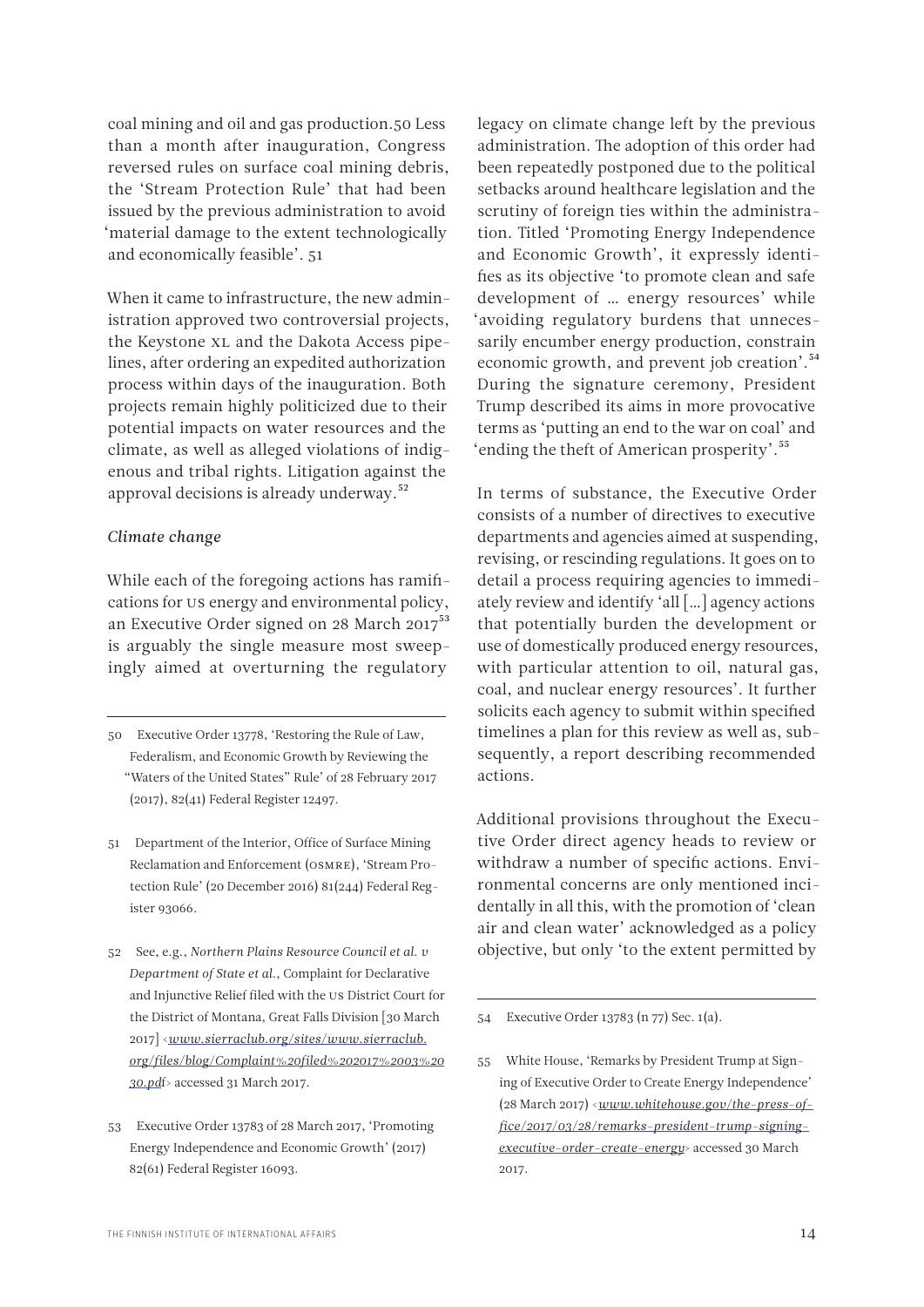<span id="page-14-0"></span>law' and 'while also respecting the proper roles of the Congress and the States concerning these matters'. While the political intent of the order is to roll back climate policy measures of the previous administration, the word 'climate' is only mentioned in the context of the regulations and reports to be rescinded.

At the heart of the Executive Order are provisions to reverse the Clean Power Plan.<sup>56</sup> Its importance to former President Obama's regulatory strategy on climate change is reflected in his statement during the announcement ceremony that the Clean Power Plan was 'the single most important step that America has ever made in the fight against global climate change'57 – a statement that stands in stark contrast to President Trump's assessment during the release of his Executive Order, according to which '[p]erhaps no single regulation threatens our miners, energy workers, and companies more than this crushing attack on American industry'.58 Instructed to 'immediately take all steps necessary to review' the regulations and any related rules and guidance for consistency with the general objective of 'avoiding regulatory burdens', the EPA was mandated with suspending, revising, or rescinding the guidance, 'if appropriate' and 'as soon as practicable'.

Based on the foregoing review, the Administration announced a proposed rulemaking in early October 2017 which rejects the Clean Power Plan for 'setting guidelines … that can only realistically be effected by measures that

cannot be employed to, for, or at a particular source', such as 'generation shifting' and 'actions taken across the electric grid.'<sup>59</sup> Because it considers this a violation of its authorities under federal law, the EPA proposes to repeal the Clean Power Plan, adding that it 'has not determined whether it will promulgate' a replacement rule and, 'if it will do so, when it will do so and what form that rule will take.' Predictably, the announcement was met with public outcry, particularly its omission of a timeline for elaborating a replacement rule.<sup>60</sup> Following publication of the proposed repeal, the EPA will be required to accept and review public comment, and once the repeal takes effect it will likely be the target of vigorous judicial action. As long as the endangerment finding remains in place, moreover, the agency remains under an obligation to limit greenhouse gas emissions from stationary sources.

#### The limits of the regulatory roll-back

As outlined in the preceding section, executive climate action taken so far by the current administration focuses strongly on unravelling policies set in place by the previous administration. Still, repealing the climate legacy of Barack Obama will not be an expeditious and straightforward process, even where those policies were implemented by way of agency regulations rather than statutory legislation. Alternative pathways exist to undo the current climate policy framework, and each is subject to detailed procedural requirements and

<sup>56</sup> EPA, 'Carbon Pollution Emission Guidelines for Existing Stationary Sources: Electric Utility Generating Units; Final Rule' of 3 August 2015, 40 CFR Part 60 (2015) 80(205) Federal Register 64661.

<sup>57</sup> White House, 'Remarks by the President in Announcing the Clean Power Plan' (3 August 2015) <*[https://](https://obamawhitehouse.archives.gov/the-press-office/2015/08/03/remarks-president-announcing-clean-power-plan) [obamawhitehouse.archives.gov/the-press-of](https://obamawhitehouse.archives.gov/the-press-office/2015/08/03/remarks-president-announcing-clean-power-plan)[fice/2015/08/03/remarks-president-announcing](https://obamawhitehouse.archives.gov/the-press-office/2015/08/03/remarks-president-announcing-clean-power-plan)[clean-power-plan](https://obamawhitehouse.archives.gov/the-press-office/2015/08/03/remarks-president-announcing-clean-power-plan)*> accessed 29 March 2017.

<sup>58</sup> White House (n 79).

<sup>59</sup> EPA, 'Repeal of Carbon Pollution Emission Guidelines for Existing Stationary Sources: Electric Utility Generating Units' (Draft, 9 October 2017) <*[https://static01.](https://static01.nyt.com/news/cpprepeal.pdf) [nyt.com/news/cpprepeal.pdf](https://static01.nyt.com/news/cpprepeal.pdf)*> accessed 9 October 2017.

<sup>60</sup> Jennifer A. Dlouhy, 'Trump to Argue Obama's Clean Power Plan Violates U.S. Law' (*Bloomberg*, 5 October 2017) <*[https://www.bloomberg.com/news/](https://www.bloomberg.com/news/articles/2017-10-05/trump-is-said-to-argue-obama-s-clean-power-plan-violates-law) [articles/2017-10-05/trump-is-said-to-argue-oba](https://www.bloomberg.com/news/articles/2017-10-05/trump-is-said-to-argue-obama-s-clean-power-plan-violates-law)[ma-s-clean-power-plan-violates-law](https://www.bloomberg.com/news/articles/2017-10-05/trump-is-said-to-argue-obama-s-clean-power-plan-violates-law)*> accessed on 9 October 2017.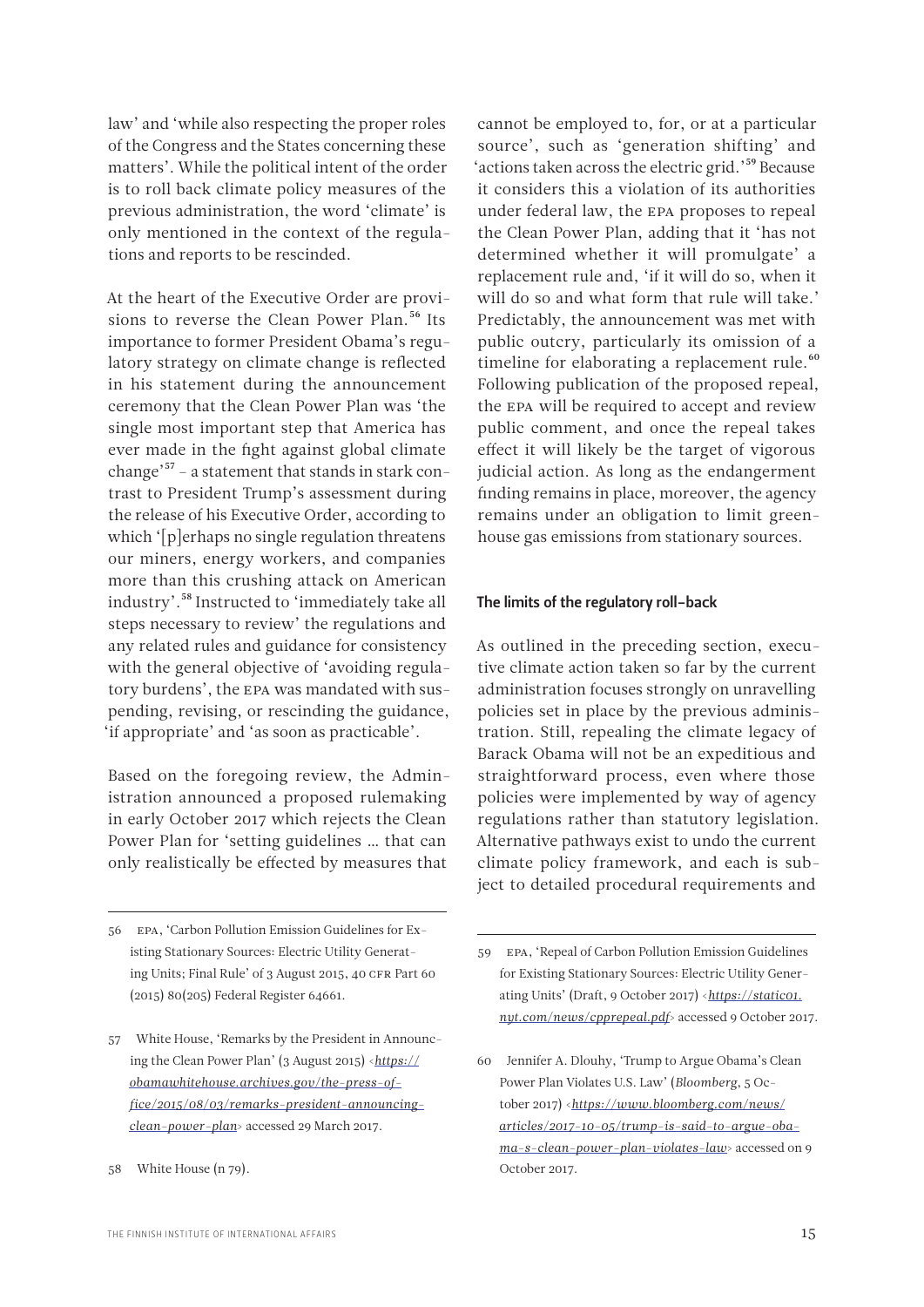constraints. Alternative pathways exist to undo the current climate policy framework, and each is subject to detailed procedural requirements and constraints.

#### *Procedural inertia*

While Congress has made extensive use of a power to 'disapprove' regulatory action taken during the previous session. $61$  it has only played a secondary role in reverting US climate policies to date, and will likely be even less influential during the remainder of President Trump's time in office. Senate cloture and filibuster rules require a high voting threshold of 60 votes to move most types of legislation to a Congressional vote,<sup>62</sup> provided the Senate does not invoke a procedure that allows overriding rules or precedents by a simple majority of 51 votes.63 Despite pressure from the White House, the Senate has not yet exercised that option, narrowing prospects for substantive legislation.

Where regulations are currently subject to pending litigation, as is the case with the Clean Power Plan, the administration effectively has an additional venue to stall or repeal climate regulations. Within months of its release, the Clean Power Plan became the most heavily litigated federal environmental regulation in

- 61 104th Congress, H. R. 3136, 'Contract with America Advancement Act of 1996' (28 March 1996) Pub.L. 104–121, Sec. 251: Congressional Review of Agency Rulemaking, U.S. Code Title 5 Part I Chapter 8§ 802(a).
- 62 US Senate, Rules of the Senate, 'Precedence of Motions (Rule XXII)': 'three-fifths of the Senators duly chosen and sworn'.
- 63 A controversial procedure, known as the 'constitutional' or 'nuclear option', which has rarely been invoked and is considered vital to protect bipartisanship in the Senate; for background, see Betsy Palmer, 'Changing Senate Rules: The "Constitutional" or "Nuclear" Option' (*Congressional Research Service*, 26 May 2005) <*[http://research.policyarchive.org/176.](http://research.policyarchive.org/176.pdf) [pdf](http://research.policyarchive.org/176.pdf)*> accessed 29 March 2017.

US history.<sup>64</sup> In theory, the new administration could ask the court to vacate the Clean Power Plan or simply decline to defend it, obviating the lengthy procedure needed to rescind the rule by way of executive action. But judicial precedent suggests a motion to vacate would be denied,<sup>65</sup> and the interveners in support of the rule would also likely continue to defend the rule. Indeed, a coalition of 17 states, six municipalities and the District of Columbia had already registered their opposition to the foregoing motion.<sup>66</sup> Instead, the EPA requested that the court hold the case in abeyance while it reconsiders the Clean Power Plan, a request that the court has granted.<sup>67</sup>

Absent congressional or judicial repeal, the administration itself can overturn past measures through executive action. A majority of the Executive Orders described in the previous section direct federal agencies to review and, if appropriate, initiate proceedings to suspend, revise or rescind various guidelines, orders

- 64 Samuel Kernell, Gary C. Jacobson, Thad Kousser, and Lynn Vavreck, *The Logic of American Politics (*8th edn, CQ Press 2018) 83.
- 65 A district court ruling in *National Parks Conservation Association v Salazar*, Case No. 1:09-cv-00115 (12 August 2009) held that vacatur was not appropriate absent a merits ruling, significant new evidence, or the agreement of all parties, and that otherwise it would 'wrongfully permit the Federal defendants to bypass established statutory procedures for repealing an agency rule' under the Administrative Procedure Act (APA), see idem. 4–5.
- 66 US Court of Appeals for the D.C. Circuit, *State of West Virginia et al., v EPA et al.*, No. 15-1363 (and consolidated cases), 'State and Municipal Respondent-Intervenors' Opposition to Motion to Hold Proceeding in Abeyance' (5 April 2017).
- 67 US Court of Appeals for the D.C. Circuit, *State of West Virginia et al., v EPA et a*l., No. 15-1363 (and consolidated cases), Order granting further abeyance (8 August 2017).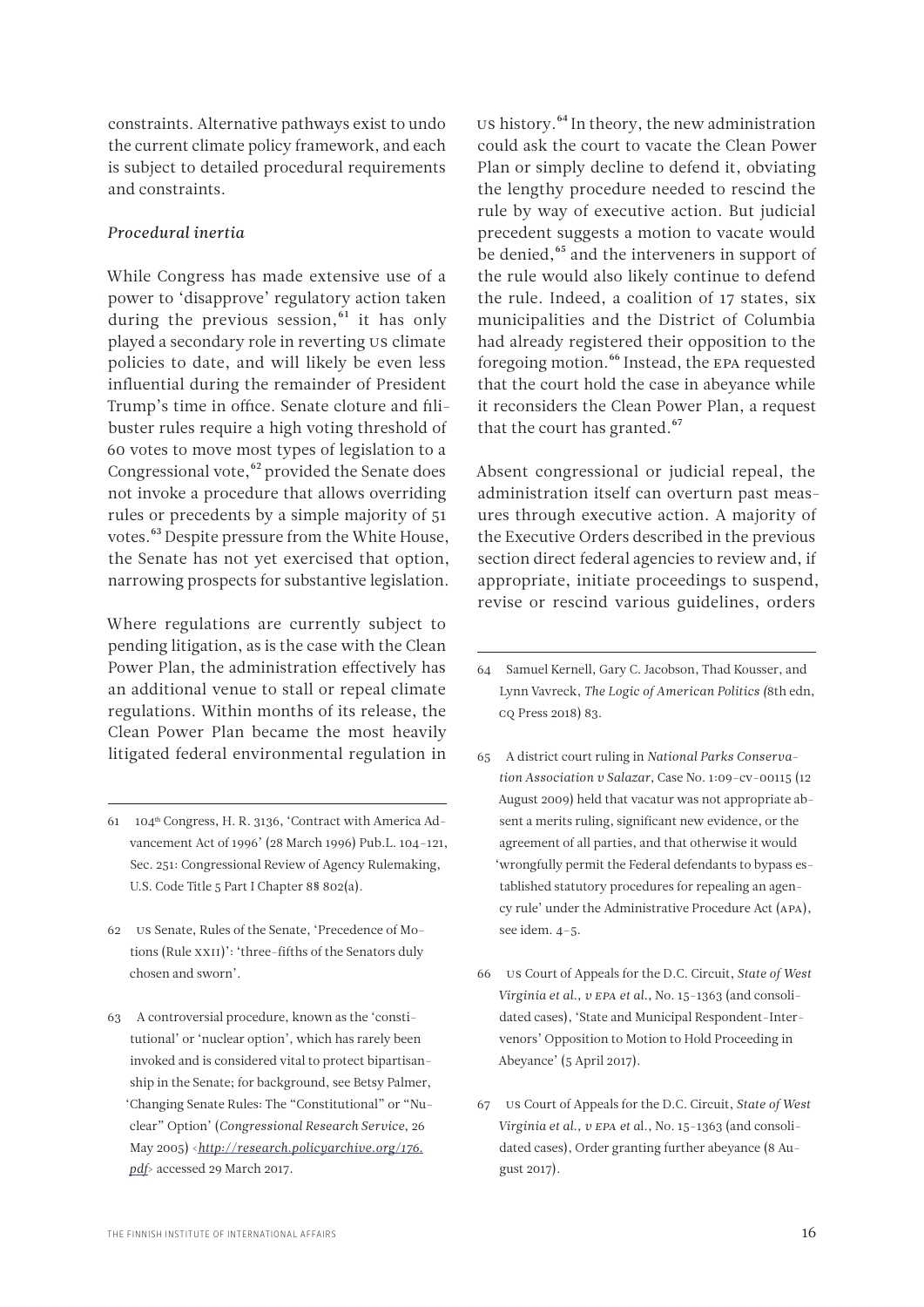and regulations adopted during the previous administration. Where the administration decides to suspend, revise or rescind existing regulations, as in its proposed repeal of the Clean Power Plan, it has to adhere to an established procedure. Under the Administrative Procedure Act and issue-specific statutes such as the Clean Air Act, proposed rules suspending, revising, or rescinding existing rules have to be published for notice and comment,<sup>68</sup> a protracted process that can require three to six months to complete and result in considerable public input.<sup>69</sup> What follows is the preparation of a final rule, with any necessary revisions, along with development of appropriate responses to public comments, continued stakeholder engagement, and legal and policy review of the rule, adding up to two more years to the process. A less onerous process applies to actions that did not go through formal notice and comment proceedings, such as Executive and Secretarial Orders, guidelines, and reports, all of which can be revoked with immediate effect by executive fiat.

While the ability of federal agencies to revisit existing regulations, including the authority to reconsider and rescind or revise past decisions, has been affirmed with ample judicial precedent, such action must be supported by a 'reasonable explanation' and demonstrate that 'there are good reasons for the new policy'.70 In

effect, ruling on a regulatory reversal during the presidency of Ronald W. Reagan, the Supreme Court required that '[a]n agency changing its course by rescinding a rule is obligated to supply a reasoned analysis for the change beyond that which may be required when an agency does not act in the first instance'.<sup>71</sup> This is generally interpreted to mean that the agency must examine the relevant data and articulate a satisfactory explanation for its action, building a robust record of scientific, economic, and other supporting information.

In its proposal to repeal the Clean Power Plan, the EPA focused on a pivotal concept in the Clean Air Act, the 'best system of emission reduction', drawing on statutory language, legislative history, and prior agency practice to argue that the preceding administration had exceeded its federal authority when it required measures beyond the regulated sources themselves for compliance. Additionally, the proposal relies on an analysis of avoided compliance costs and foregone benefits, using changed definitions and metrics to conclude that a repeal would result in net savings.<sup>72</sup> While the underlying economic and legal reasoning will certainly be challenged, the agency has probably satisfied the requirement of providing a 'reasonable explanation' and 'good reasons for the new policy.'

Still, as long as the endangerment finding for greenhouse gas emissions adopted during the previous administration remains in place – and despite recent steps by the EPA Administrator Scott Pruitt to orchestrate a 'balanced' debate on climate science, which some have interpreted as preparations to review the

<sup>68 79</sup>th Congress, S.7, 'An Act to Improve the Administration of Justice by Prescribing Fair Administrative Procedure' (11 June 1946) Pub.L. 79–404, 60 Stat. 237, U.S. Code Title 5 Part I Chapter 5 § 553.

<sup>69</sup> In the case of the Clean Power Plan, for instance, the EPA received 4.3 million public comments, see EPA, 'Fact Sheet: Clean Power Plan by the Numbers' (3 August 2015) <*[www.epa.gov/sites/production/](file:///C:\Users\antto.vihma\Downloads\www.epa.gov\sites\production\files\2015-08\documents\fs-cpp-by-the-numbers.pdf) [files/2015-08/documents/fs-cpp-by-the-numbers.](file:///C:\Users\antto.vihma\Downloads\www.epa.gov\sites\production\files\2015-08\documents\fs-cpp-by-the-numbers.pdf) [pdf](file:///C:\Users\antto.vihma\Downloads\www.epa.gov\sites\production\files\2015-08\documents\fs-cpp-by-the-numbers.pdf)*> accessed 29 March 2017.

<sup>70</sup> See US Supreme Court, *Federal Communications Commission (FCC) v Fox Television Stations, Inc.*, 556 U.S. 502, 515 (S. Ct. 28 April 2009).

<sup>71</sup> US Supreme Court, *Motor Vehicle Manufacturers Association of the United States Inc. et al. v State Farm Mutual Automobile Insurance Co. et al.*, 463 U.S. 29, 42 (S. Ct. 24 June 1983), para (a). See also Merrick B. Garland, 'Deregulation and Judicial Review' (1985), 98 Harvard Law Review 507.

<sup>72</sup> EPA (n 59).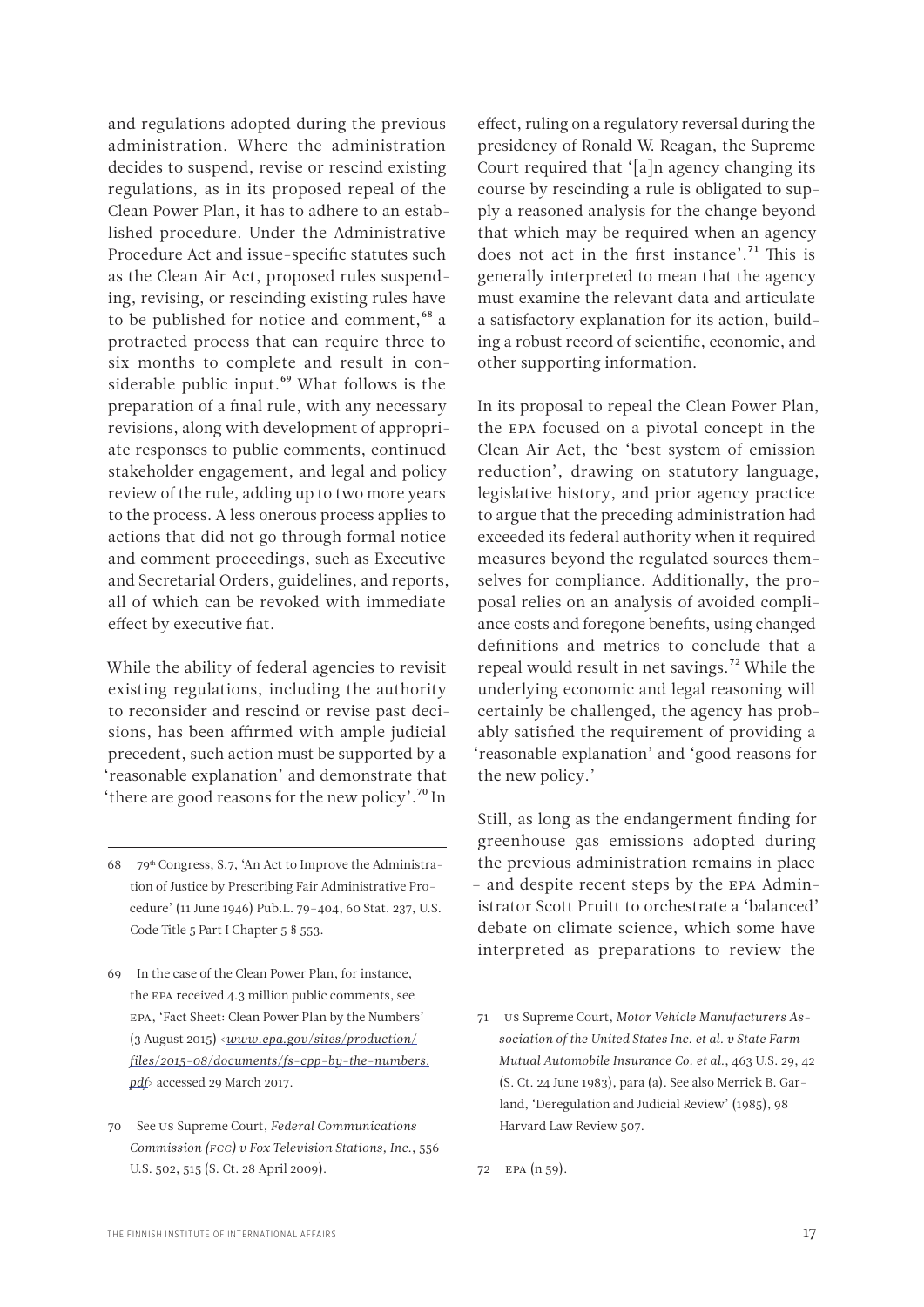endangerment finding, few consider its withdrawal likely – the EPA would have to establish new emission guidelines. Only if a federal court rules that the EPA lacks the authority to regulate greenhouse gas emissions from existing sources – an argument cited by several petitioners in litigation<sup>73</sup> – would a rescission without replacement be legally admissible.

Moderate voices in the administration as well as a majority of private sector constituencies have therefore called for a new rule that is narrower in scope and offers greater compliance flexibility, but avoids a protracted legal battle about EPA authority to regulate greenhouse gases. Even weakened standards would have to be justified with reasoning based on the provisions of the Clean Air Act or risk being considered 'arbitrary and capricious'.74 More conservative voices and several close White House advisers, meanwhile, have repeatedly insisted on a full repeal, and also called for the endangerment finding to be withdrawn, effectively challenging the scientific consensus on climate change.<sup>75</sup> As with other elements of the president's agenda, either process will likely be slow, contentious, and accompanied by litigation.

Finally, the administration could seek to undermine the effect of President Obama's regulatory legacy by refusing to enforce compliance obligations. In that case, however, the regulations would remain in full force, affording stakeholders and other persons the standing to initiate judicial proceedings – for instance a citizen suit under Section 304(a) of the Clean Air Act – against the relevant agency or alleged violators to enforce those obligations. Also, while laxity

in the enforcement of environmental rules has definitely been used as a political strategy under earlier administrations, it has practical limitations, as most companies in affected sectors will still follow the law and protect their public reputation. A casual approach to enforcement will therefore only afford partial relief to compliance entities, and entail new and undesirable uncertainty.

# *The limits of federal climate policy*

For all the discussion about the scope of regulatory rollback facing US climate policy, it is also important to note the constitutional limits on federal powers in the area of climate change, as well as the role of market dynamics in driving the reduction of carbon emissions.

Under the US Constitution, both the federal and state governments enjoy some exclusive powers in the areas of energy and environmental policy, and exercise other powers in common. As a result, climate legislation and executive rulemaking in the US form a dynamic and evolving tapestry of federal, state and local action, $76$ with a periodically shifting locus of progressive climate ambition.77 Many policies that are driving emission reductions across North America, such as binding mitigation targets, renewable portfolio standards, and energy efficiency standards, have been adopted at the state level, while federal policy – with the exception of international diplomacy – arguably played only a limited role until well into President Obama's first term. Previously, the US had no federal climate targets, and between periods of federal inaction and time lost over failed attempts to pass federal climate legislation, progressive

<sup>73</sup> US Court of Appeals for the D.C. Circuit, Docket for *State of West Virginia et al.* v EPA et al., No. 15–1363 (and consolidated cases) (D.C. Cir., 23 October 2015).

<sup>74</sup> Administrative Procedure Act (APA) (n 93) § 706(2)(A).

<sup>75</sup> Lisa Friedman, 'As Trump Takes Aim at Obama's Clean Power Plan, a Legal Battle Looms' (*New York Times,* 29 September 2017), A13.

<sup>76</sup> For an overview, see Michael Mehling and David J. Frenkil, 'Climate Law in the United States: Facing Structural and Procedural Limitations' in Erkki J. Hollo, Kati Kulovesi and Michael Mehling (eds), *Climate Change and the Law* (Springer 2013) 480–81.

<sup>77</sup> Barry Rabe, 'Contested Federalism and American Climate Policy' (2011), 41 Publius 494.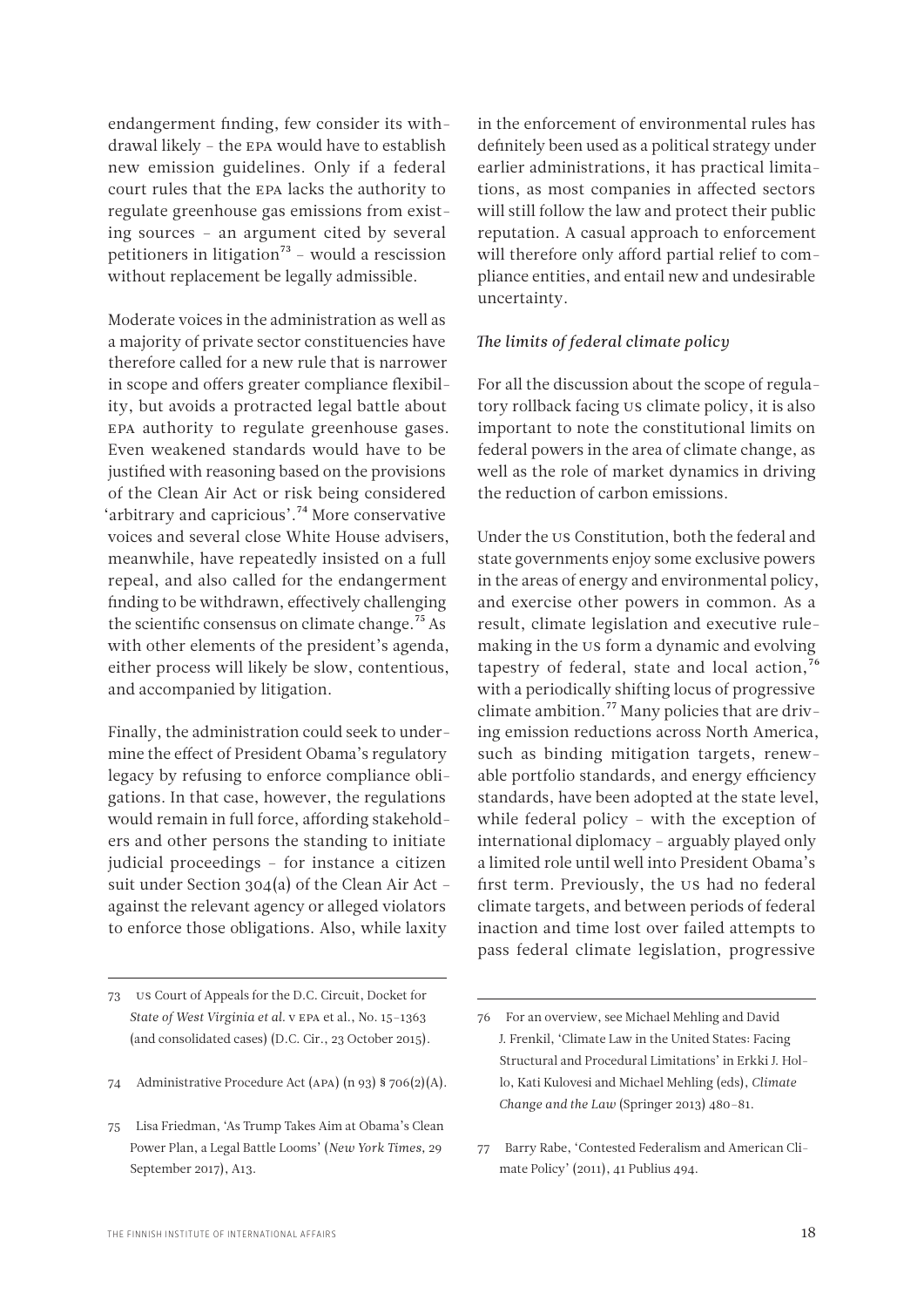states and municipalities inevitably rose to fill the policy vacuum.

Greenhouse gas emissions in the US have declined significantly in recent years, dropping 11.2% between 2005 and 2015,<sup>78</sup> even as many federal climate policies have yet to exert a noticeable effect. Outpacing overall emission abatement, emissions from electricity generation are currently at their lowest level since 1993, another major trend unforeseen only a few years ago. Over two-thirds of those reductions are ascribed to fuel switching from coal to natural gas, a result of falling gas prices made possible by the rapid growth in supply from increasingly efficient hydraulic fracturing practices.79 A corollary of this competition between coal and gas is the falling demand for coal, which has declined 27% since 2005 and significantly weakened the coal mining industry, along with its employment potential.<sup>80</sup> Adding to the competitive pressures facing coal is another sector in which innovation and scale

- 78 EPA, 'Draft Inventory of U.S. Greenhouse Gas Emissions and Sinks: 1990–2015' 10 (15 February 2017) <*[www.epa.gov/sites/production/files/2017-02/docu](file:///C:\Users\antto.vihma\Downloads\www.epa.gov\sites\production\files\2017-02\documents\2017_complete_report.pdf)[ments/2017\\_complete\\_report.pdf](file:///C:\Users\antto.vihma\Downloads\www.epa.gov\sites\production\files\2017-02\documents\2017_complete_report.pdf)*> accessed 29 March 2017.
- 79 Energy Information Administration (EIA), 'U.S. Energy-related Carbon Dioxide Emissions in 2015 are 12% Below Their 2005 Levels' (9 May 2016) <*[www.eia.](file:///C:\Users\antto.vihma\Downloads\www.eia.gov\todayinenergy\detail.php%3fid=26152) [gov/todayinenergy/detail.php?id=26152](file:///C:\Users\antto.vihma\Downloads\www.eia.gov\todayinenergy\detail.php%3fid=26152)*> accessed 29 March 2017.
- 80 Coal had seen a steep decline in jobs across its supply chain well before the Obama administration began implementing climate regulations, see e.g. Drew Haerer and Lincoln Pratson, 'Employment Trends in the U.S. Electricity Sector, 2008–2012' (2015), 82 Energy Policy 85. <*[www.eenews.net/assets/2017/03/27/document\\_](file:///C:\Users\antto.vihma\Downloads\www.eenews.net\assets\2017\03\27\document_gw_04.pdf) [gw\\_04.pdf](file:///C:\Users\antto.vihma\Downloads\www.eenews.net\assets\2017\03\27\document_gw_04.pdf)*> accessed 29 March 2017.

are rapidly lowering prices: renewable energy.<sup>81</sup> In 2016 alone, the US saw the installation of nearly 15 GW of new solar photovoltaic generating capacity, outpacing any other source of new generation.<sup>82</sup> With deployment increasingly independent from policy support, movement by many US states to expand their renewable energy mandates, and public investment in research and development continuing in other parts of the world even as the US might cut back federal funds, the global market for renewable energy is unlikely to lose momentum.

However, it would also be misguided to dismiss the role of federal action in limiting emissions. Projections by the Energy Information Administration for 2017 illustrate the difference in coal consumption in the US to 2040 with and without the Clean Power Plan or a similar regulation (Figure 1).

Although less tangible, the signalling effect of federal policy direction in shaping the expectations of the private sector can be critical for sound strategic planning and investment choices compatible with the long time horizon of decarbonization. Taken together, the various ways in which federal policy nonetheless affects US emissions have prompted analysts to project that the regulatory rollback pursued by the Trump administration will slow down emission reductions from 21% to 14% below 2005

<sup>81</sup> The central role of natural gas in displacing coal was even affirmed by a study commissioned by the Department of Energy that many observers saw as a political manoeuvre to defend coal and undermine support for renewable energy, see US Department of Energy, Staff Report to the Secretary on Electricity Markets and Reliability (August 2017) <*[https://energy.gov/sites/prod/](https://energy.gov/sites/prod/files/2017/08/f36/Staff%20Report%20on%20Electricity%20Markets%20and%20Reliability_0.pdf) [files/2017/08/f36/Staff%20Report%20on%20Electric](https://energy.gov/sites/prod/files/2017/08/f36/Staff%20Report%20on%20Electricity%20Markets%20and%20Reliability_0.pdf)[ity%20Markets%20and%20Reliability\\_0.pdf](https://energy.gov/sites/prod/files/2017/08/f36/Staff%20Report%20on%20Electricity%20Markets%20and%20Reliability_0.pdf)*>.

<sup>82</sup> Solar Energy Industries Association (SEIA) and GTM Research, 'U.S. Solar Market Insight 2016 Year in Review' (9 March 2017) <*[www.greentechmedia.com/](file:///C:\Users\antto.vihma\Downloads\www.greentechmedia.com\research\subscription\u.s.-solar-market-insight) [research/subscription/u.s.-solar-market-insight](file:///C:\Users\antto.vihma\Downloads\www.greentechmedia.com\research\subscription\u.s.-solar-market-insight)*> accessed 29 March 2017.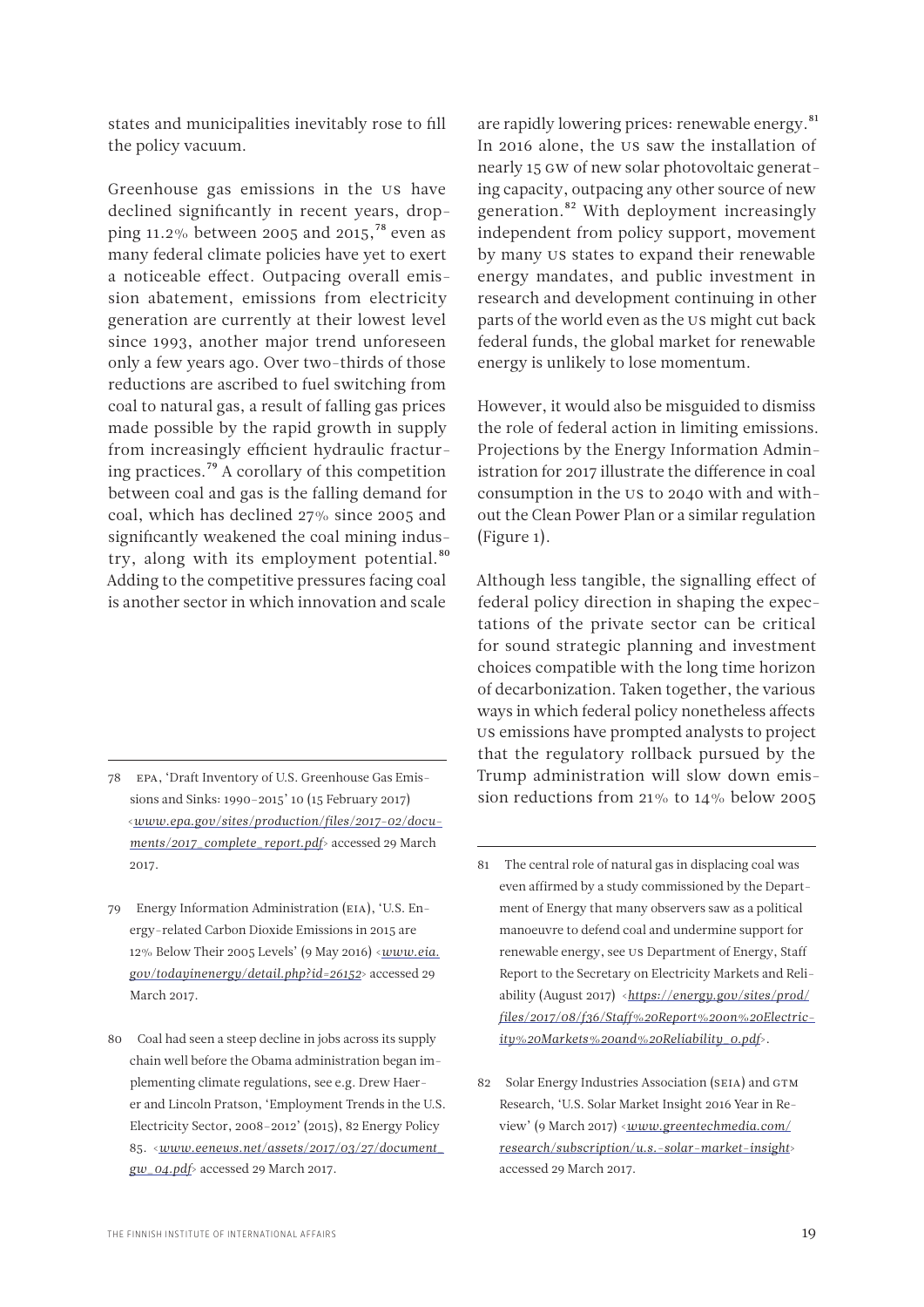

Figure 1. Coal is projected to maintain its current role in electricity generation unless Clean Power Plan, or a similar set of policies, is put in place (Source: U.S. Energy Information Administration, Annual Energy Outlook 2017).

emissions by 2025.<sup>83</sup> Another recent assessment saw less immediate effects, but pointed out that 'the Trump effect really begins to bite into the U.S. emissions reductions in 2025'.<sup>84</sup>

Factoring in the risk that future administrations will reinstate any carbon constraints withdrawn by the Trump administration, it is unsurprising that utilities mostly expect a sustained transition to renewable energy and natural gas, and are planning their investment

83 John Larsen, Kate Larsen, Whitney Ketchum, Shashank Mohan, and Trevor Houser, 'Trump's Regulatory Rollback Begins' (27 March 2017) <*[http://rhg.com/](http://rhg.com/notes/trumps-regulatory-rollback-begins) [notes/trumps-regulatory-rollback-begins](http://rhg.com/notes/trumps-regulatory-rollback-begins)*> accessed 29 March 2017.

decisions accordingly.<sup>85</sup> Regulatory relief from the reform agenda of the current administration may make some coal companies economically more viable, and may help delay the retirement of older thermal generation capacity. Increased exports of liquefied natural gas may also result in higher domestic prices, temporarily reversing some of the fuel switching effects observed in recent years.<sup>86</sup> Should that trend amplify over time, rules like the Clean Power Plan and the New Source Performance Standard might have played an important, but ultimately hypothetical, role as hedges against a coal revival driven by evolving market fundamentals. This does not negate the argument that federal climate

<sup>84</sup> Climate Advisers, 'Trump BackTracker' (June 2017) <*[http://www.climateadvisers.com/trumpbacktrack](http://www.climateadvisers.com/trumpbacktracker)[er](http://www.climateadvisers.com/trumpbacktracker)*> accessed 12 June 2017.

<sup>85</sup> Utility Dive, 'State of the Electric Utility Survey 2017' (28 March 2017) <*[https://s3.amazonaws.com/dive\\_](https://s3.amazonaws.com/dive_assets/rlpsys/SEU_2017.pdf) [assets/rlpsys/SEU\\_2017.pdf](https://s3.amazonaws.com/dive_assets/rlpsys/SEU_2017.pdf)*> accessed 29 March 2017.

<sup>86</sup> Energy Information Administration (EIA), 2 'Short-Term Energy Outlook (STEO)' (11 April 2017) <*[www.eia.](file:///C:\Users\antto.vihma\Downloads\www.eia.gov\outlooks\steo\pdf\steo_full.pdf) [gov/outlooks/steo/pdf/steo\\_full.pdf](file:///C:\Users\antto.vihma\Downloads\www.eia.gov\outlooks\steo\pdf\steo_full.pdf)*> accessed 11 April 2017.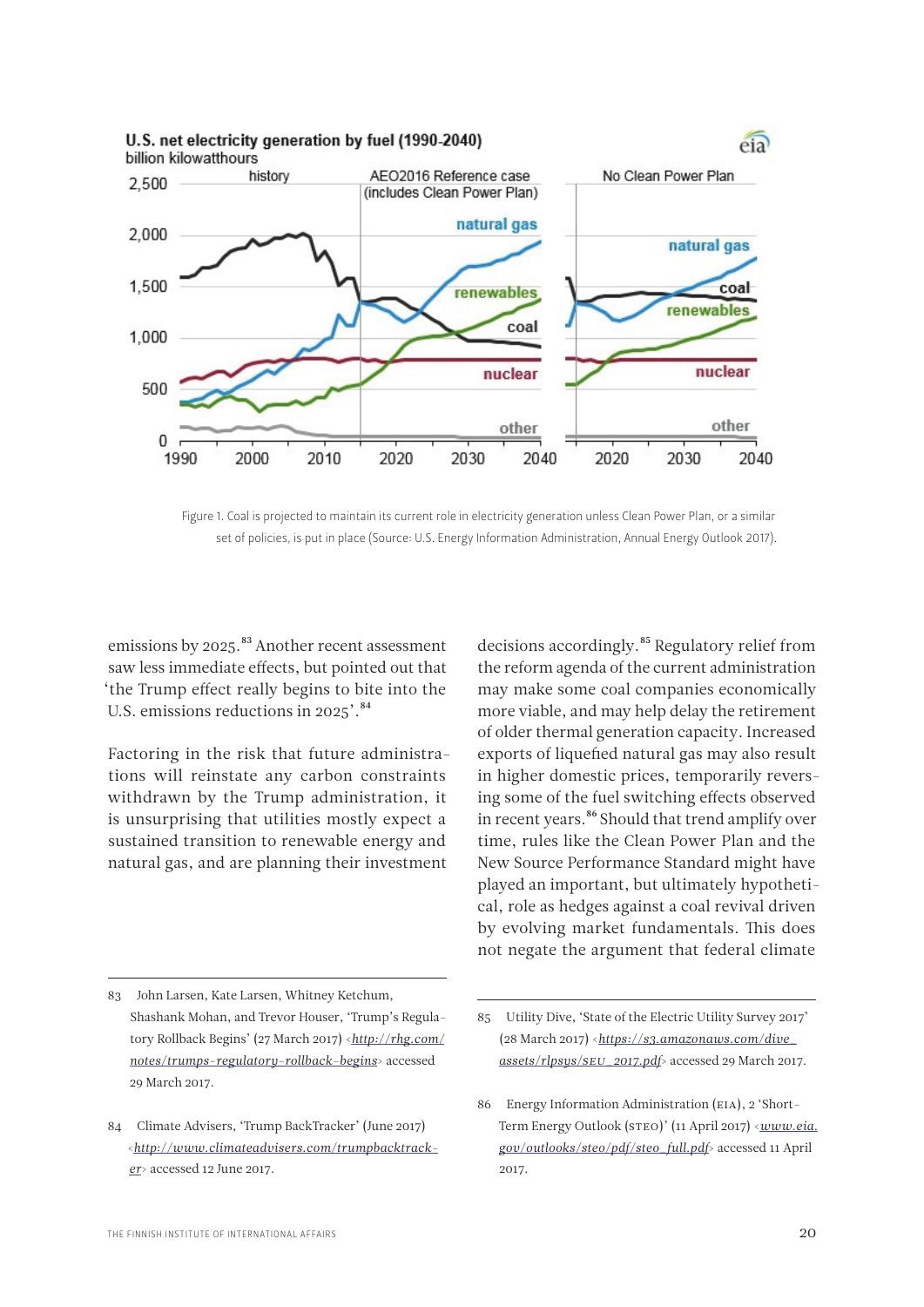<span id="page-20-0"></span>regulations have *so far* played a subordinate role to market dynamics and state or local action in driving recent emission reductions. For international observers, however, that may provide little consolation.

#### From climate leader to wavering laggard

*'[The Paris Agreement] is a bad deal for America. It's an "America second, third or fourth" kind of approach.'*

Scott Pruitt, Fox News, 13 April 2017

The annulment of domestic regulations such as the Clean Power Plan can also impact the political dynamics of international climate cooperation. Although it is too early to fully appreciate the international repercussions, this section briefly considers the issue of US leadership and global climate politics.

The ideological drivers that shape US involvement in global governance are similar to those that are at play domestically. The ideology of the so-called Alt-Right and its figurehead Stephen K. Bannon, the former Chief Strategist of the White House, has been repeatedly laid out in media outlets such as Breitbart News, the right-wing nationalist website Bannon helped establish and once again runs. The editorial positions of Breitbart News have been closely aligned with Donald Trump's campaign rhetoric, conveying a specific narrative. According to Daniel Kreiss,<sup>87</sup> the central theme to emerge in Breitbart News reporting during and immediately after the election was a narrative of 'taking back our country'. Domestic aspects of this project have tended to take centre stage – it is on the home front here where Donald Trump's electoral base, the 'fly-over states', the 'deplorables' and 'real America', have

87 Kreiss, Daniel, 'Trump, Breitbart, and the rejection of multicultural democracy' (*Vox*, 20 January 2017), <*[http://www.vox.com/the-big](http://www.vox.com/the-big-idea/2017/1/30/14431544/trump-breitbart-rejection-multicultural-democracy)[idea/2017/1/30/14431544/trump-breitbart-rejection](http://www.vox.com/the-big-idea/2017/1/30/14431544/trump-breitbart-rejection-multicultural-democracy)[multicultural-democracy](http://www.vox.com/the-big-idea/2017/1/30/14431544/trump-breitbart-rejection-multicultural-democracy)*>.

taken aim at Democrats, the mainstream media, minorities, establishment Republicans, and Washington insiders. Importantly, however, these targets also include cosmopolitanism and globalism, represented by international organizations such as the UN and the WTO, as well as multinational corporations. Inevitably, the suspicions harboured against international cooperation have also extended to climate change, and perhaps most importantly, to the UNFCCC and its Paris Agreement.

In this philosophy of retrenchment, cosmopolitanism should be replaced with a system that empowers ordinary people over coastal elites and international institutions.<sup>88</sup> Nigel Farage, one of the key figures of the Brexit movement in the United Kingdom, has highlighted this international dimension of the right-wing populist agenda. During a recent trip to the US, he opined that 'Steve [Bannon] is the person with an *international* perspective on all of this. He's got a good feel for the direction that he wants to see across the West'. The parallel narratives of the Brexit campaign in the UK and the Trump campaign in the US have been highlighted by many analysts. Trump himself tweeted after the Brexit vote that '[t]hey took their country back, just like we will take America back'.<sup>89</sup>

### *The Paris Agreement: In or out?*

On the campaign trail, Donald Trump repeatedly claimed that he would 'cancel' or 'rip up' the Paris Agreement. Several of his closest advisors, including Stephen Bannon and Scott Pruitt, have also been outspoken in their support of abandoning the Agreement. Pruitt has called it 'a bad deal' because 'China and India, the largest producers of  $\mathrm{co}_\textcolor{red}{_2}$  internationally, got

<sup>88 &#</sup>x27;Bannon Vows a Daily Fight for "Deconstruction of the Administrative State"' (*Washington Post*, 23 February 2017).

<sup>89 &#</sup>x27;Donald Trump on Brexit: They Took Their Country Back; We Will Take America Back' (*Breitbart*, 24 June 2016).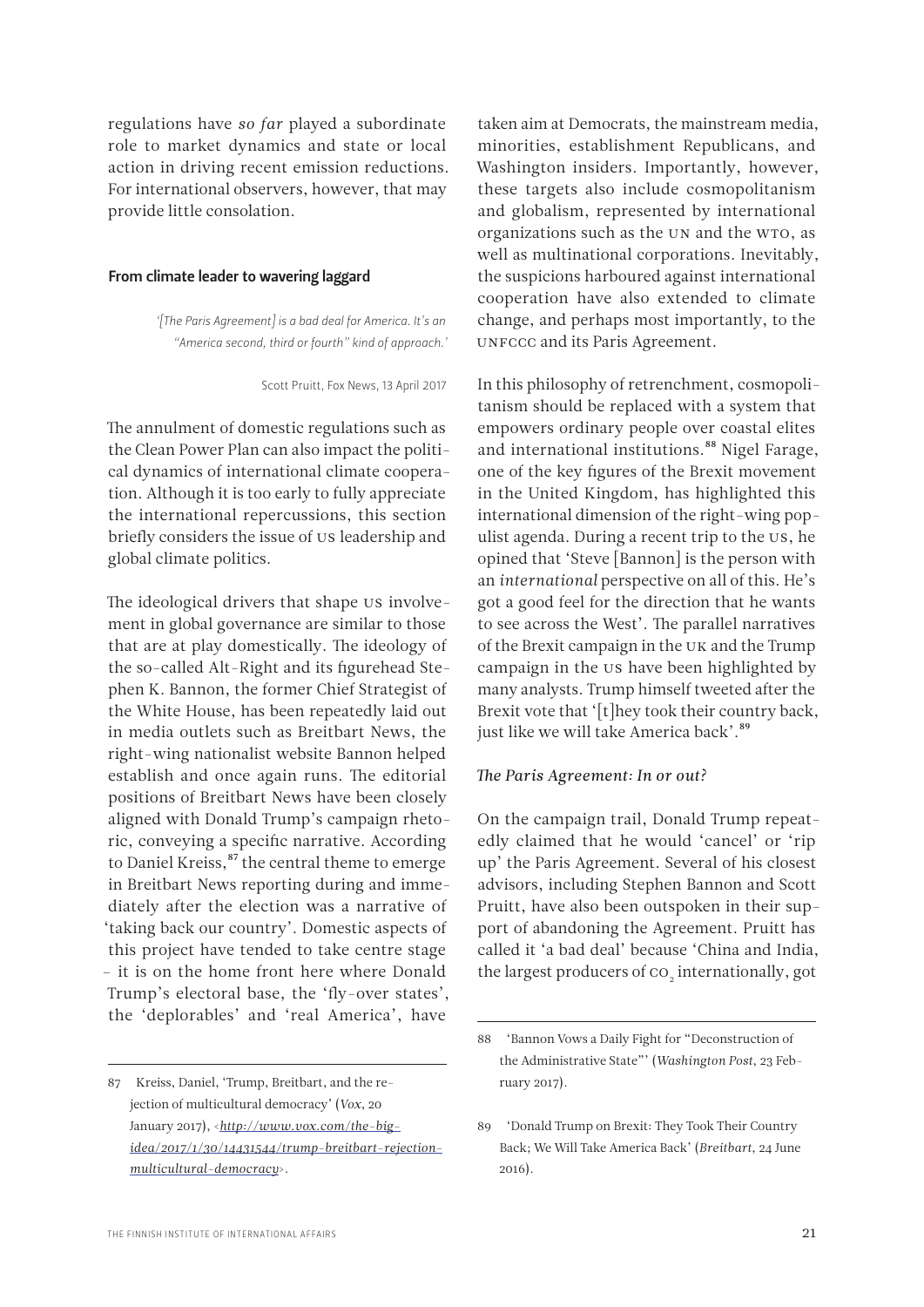away scot-free'.<sup>90</sup> Research commissioned by conservative groups showing that the US would suffer substantial economic losses if it remained in the Paris Agreement was widely cited by those pressuring the president to withdraw; conservative media outlets joined the debate by publishing countless articles claiming that climate change is a hoax; and Bannon himself took on the role of pressuring President Trump to convert his campaign promises into policy actions. By contrast, more moderate forces within the administration, such as Secretary of State Rex W. Tillerson and Secretary of Defense James N. Mattis, expressed support for remaining in the Paris Agreement, noting the importance of retaining a 'seat at the table'.<sup>91</sup>

After a protracted and suspenseful process involving several meetings and announcements of an imminent decision, President Trump, speaking from the Rose Garden, finally announced his decision to withdraw on 1 June 2017.<sup>92</sup> Drawing on a narrative of 'America First', and with barely any mention of climate change, the president cited his concern about 'the wellbeing of American citizens' as justification for abandoning 'a deal that punishes the United States' and threatens to leave 'millions and millions of families trapped in poverty and joblessness'. Isolationist reaction reverberated throughout the speech, with remarks such as 'I was elected to represent the citizens of Pittsburgh, not Paris' and his emphasis on protecting 'the United States from future intrusions on the United States' sovereignty'. Intriguingly,

90 'New EPA Chief Calls Paris Climate Accord a "Bad Deal"' (*The Hill*, 26 March 2017).

91 'Tillerson Does not Deny Climate Change – But Dodges Questions about Exxon's Role in Sowing Doubt' (*Washington Pos*t, 11 January 2017).

92 The White House, Office of the Press Secretary, 'Statement by President Trump on the Paris Climate Accord' (1 June 2017) <*[https://www.whitehouse.gov/](https://www.whitehouse.gov/the-press-office/2017/06/01/statement-president-trump-paris-climate-accord) [the-press-office/2017/06/01/statement-president](https://www.whitehouse.gov/the-press-office/2017/06/01/statement-president-trump-paris-climate-accord)[trump-paris-climate-accord](https://www.whitehouse.gov/the-press-office/2017/06/01/statement-president-trump-paris-climate-accord)*> accessed 5 June 2017.

however, the president expressed openness to renegotiating the Agreement, provided it creates a 'framework that is fair' and where the burdens and responsibilities are 'equally shared' around the world, conditions which have not been further specified since the original announcement.

With this announcement, the administration ended speculation about the scope and timing of a US withdrawal from the climate regime. Rather than withdrawing from the UNFCCC or merely weakening or ignoring the US mitigation pledge, the administration has formally declared that it will exercise the process detailed in Article 28 of the Paris Agreement, which allows parties to pull out at 'any time after three years' from the date on which the Agreement entered into force for them, with effect 'upon expiry of one year from the date of receipt ... of the notification of withdrawal'.<sup>93</sup> As the Paris Agreement entered into force for the US on 4 November 2016, the earliest date by which the latter could notify its withdrawal is 4 November 2019, allowing the withdrawal to take effect no earlier than 4 November 2020, after the next US elections and right at the end of President Trump's current term in office.

For the time being, the US has communicated its intention to remain involved in the negotiations on further implementation of the Paris Agreement. While the US 'intends to exercise withdrawal provisions when it is able to do so', it is also identifying 'suitable terms for re-engagement' and 'protecting ongoing U.S. interests and preserving future policy options'.94 For example, Security Adviser

<sup>93</sup> See Decision 1/CP.21, Adoption of the Paris Agreement, Annex, UN Doc. FCCC/CP2-15/10/Add.1 (29 January 2016) Art. 28 (1) and (2).

<sup>94</sup> Guidance and talking points issued by the State Department to its embassies on 4 August 2017, obtained and published by Reuters, see <*[http://live.reuters.](http://live.reuters.com/Event/Live_US_Politics/1051797571) [com/Event/Live\\_US\\_Politics/1051797571](http://live.reuters.com/Event/Live_US_Politics/1051797571)*> accessed 14 September 2017.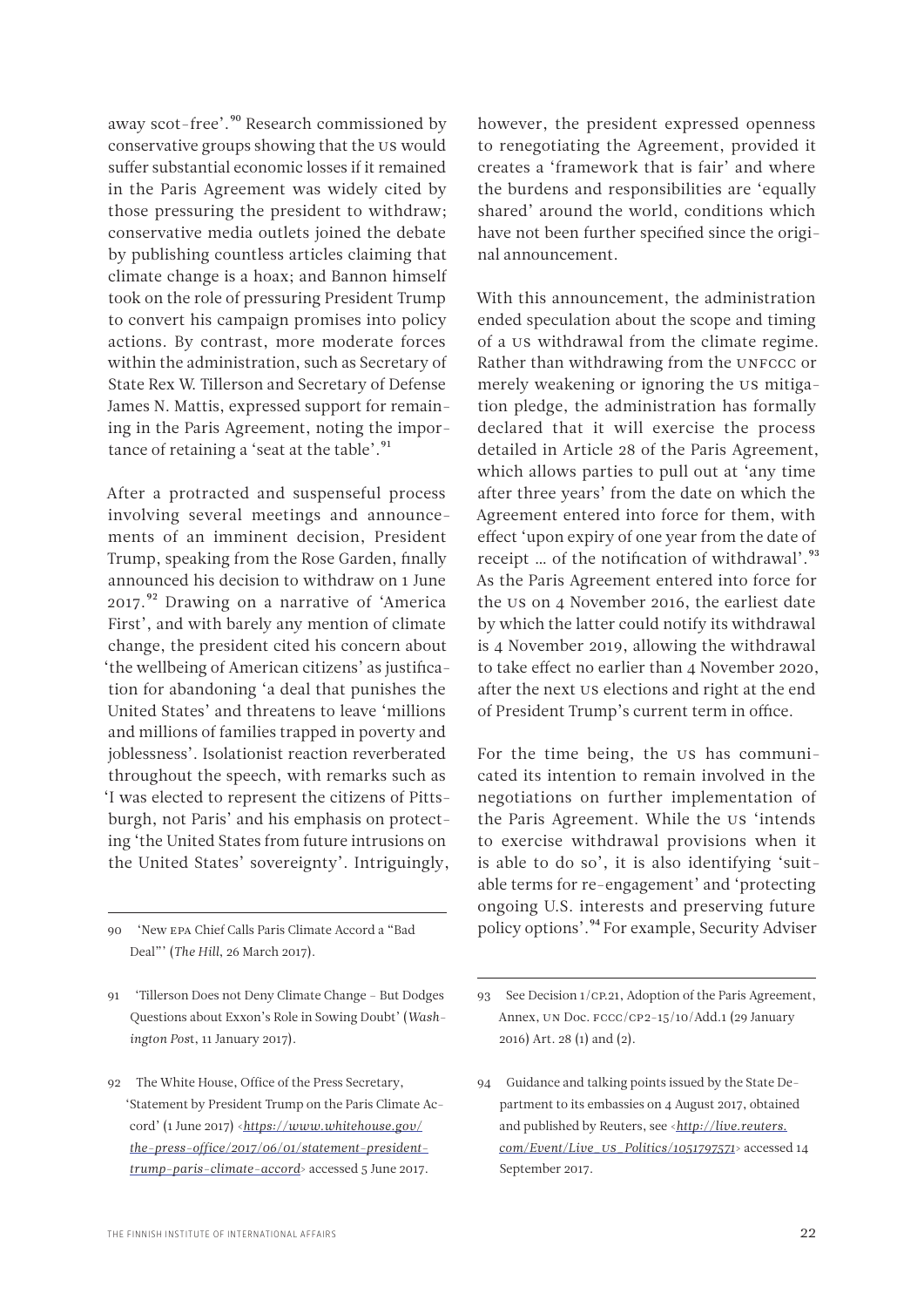H. R. McMaster recently noted that staying in the Paris Agreement was possible 'if there's an agreement that benefits the American people, certainly'.<sup>95</sup> What would the so-called suitable terms for re-engagement be? Several key players such as China, the EU and Canada have recently responded that opening up the Paris Agreement was not possible.<sup>96</sup> 'Re-engagement' sounds like a euphemism for submitting a weaker US pledge – and hope for some other concessions, perhaps enabling climate finance or technology transfer to promote coal investments as well.

Although weakened under the Trump Administration, the State Department – whose Secretary Tillerson had advocated for staying in the Paris Agreement – will continue to lead the US delegation during these negotiations. As former UNFCCC Executive Secretary Christiana Figueres has noted, it is difficult to foresee whether continued US engagement in the international climate process will be helpful or disruptive, as there would be 'advantages and extraordinary disadvantages' for other countries if the US decided to leave.<sup>97</sup>

Although the Paris Agreement provides a legal framework, much of its operational details have yet to be fleshed out. Negotiators thus have important rule-making work to accomplish. During the presidency of George W. Bush, the US delegation was widely perceived as a difficult partner at international climate negotiations. Based on that experience, consensus among big emitters and other North-South

95 Nicki Zinc, 'Trump could keep US in climate accord with deal 'that benefits the American people': Adviser' (ABC News, 17 September 2017).

96 Shawn McCarthy, 'U.S. will not seek Paris Accord revamp amid 34 countries' call to action on climate change' (The Globe and Mail, 16 September 2017).

97 Alister Doyle, 'Threatened U.S. Pullout Might Help, not Hobble, Global Climate Pact' (*Reuters*, 27 March 2017).

compromises would be easier to achieve without the US 'preserving policy options' at the negotiating table. Either way, the US is creating a precedent by either lowering or completely ignoring a national contribution under the Paris Agreement.<sup>98</sup> At the very least, such downgrading violates the spirit of the Paris Agreement, and the idea of a 'virtuous cycle' of ever more ambitious pledges. A breach could thus upset the carefully balanced architecture of the Agreement,<sup>99</sup> and impact the prospect of raising what is currently still an inadequate level of collective climate ambition. With the US effectively out of the Agreement, the likelihood of other countries ratcheting up their pledges may have become more remote.<sup>100</sup>

What is more, the bottom-up model of the Paris Agreement is based on a cycle of pledge and review. Its 'success hinges on review', as David Victor has noted; and here a voluntary and proactive role for the US would have been of critical importance. Under the previous administration, the US had already volunteered to carry out a peer review of its fossil fuel subsidies together with China – a process that will now in all likelihood be abandoned. As anyone observing the UNFCCC negotiations can confirm, compulsory international scrutiny is difficult to agree upon, as countries quickly fear threats to their national sovereignty. Without leadership, Victor argues, the review process will probably 'follow narrow and bureaucratic

98 See Luke Kemp, 'Better Out than In' (2017), 7 Nature Climate Change 458–460.

- 99 Lavanya Rajamani, 'The US and the Paris Agreement: In or Out and at What Cost?' (10 May 2017) <*[https://](https://www.ejiltalk.org/the-us-and-the-paris-agreement-in-or-out-and-at-what-cost) [www.ejiltalk.org/the-us-and-the-paris-agreement](https://www.ejiltalk.org/the-us-and-the-paris-agreement-in-or-out-and-at-what-cost)[in-or-out-and-at-what-cost](https://www.ejiltalk.org/the-us-and-the-paris-agreement-in-or-out-and-at-what-cost)*>.
- 100 Jason Bordoff, 'Withdrawing from the Paris Climate Agreement Hurts the US' (2017), 2 Nature Energy 17145.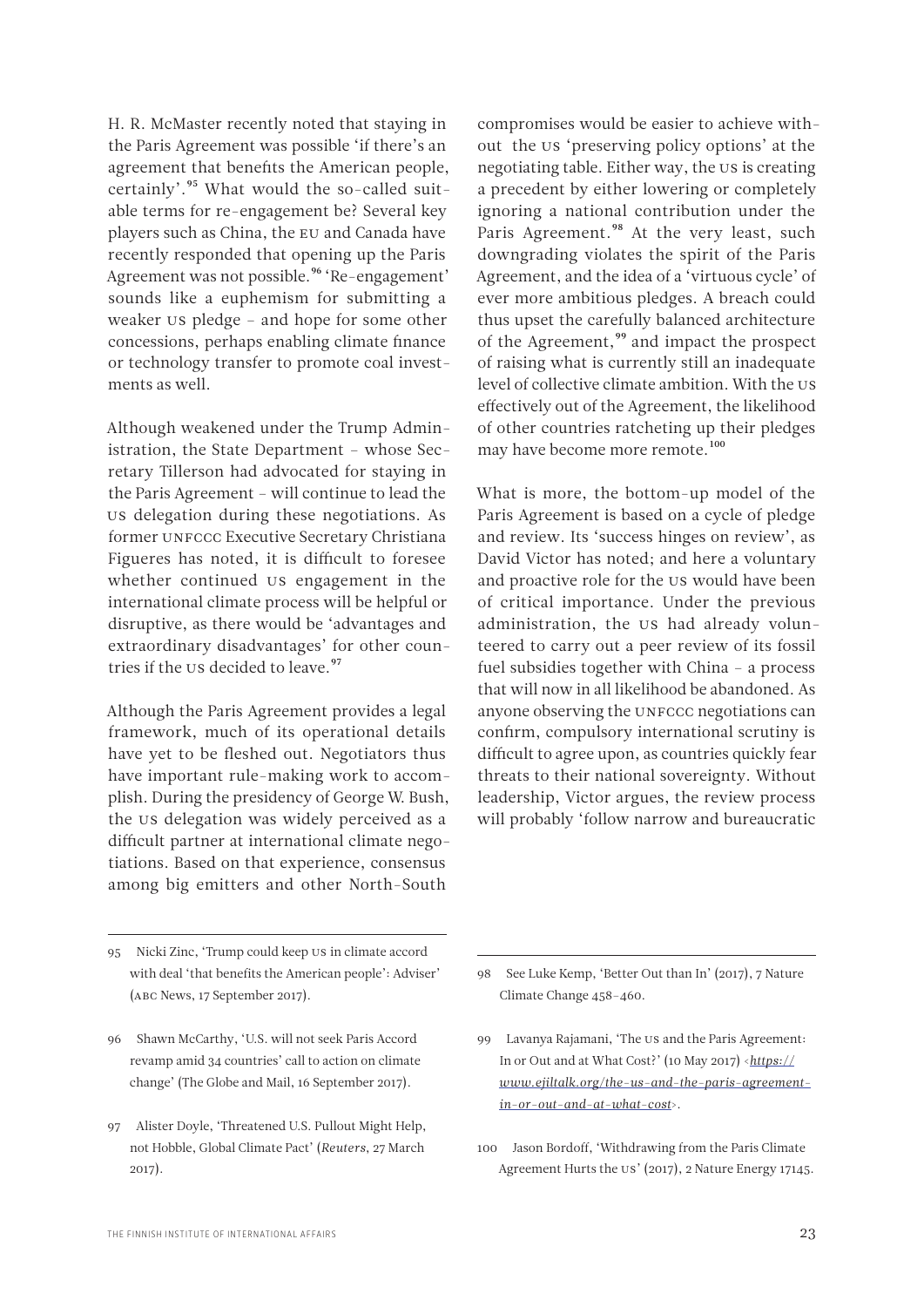UN rules' and be 'impotent'.<sup>101</sup> China has a long history of arguing against rigorous transparency measures in the UN climate talks, and without US leadership, Chinese cooperation on transparency may be lost.<sup>102</sup>

It is also worth noting that the US currently contributes a significant share of international climate finance made available by wealthy countries for the developing world – of the \$10.3 billion pledged to the Green Climate Fund, \$3 billion has been pledged by the US, but only about one-third of this pledge has actually been delivered. In his remarks accompanying the decision to withdraw from the Paris Agreement, President Trump expressly mentioned the aim of 'ending the implementation of the nationally determined contribution and, very importantly, the Green Climate Fund, which is costing the United States a vast fortune'. A leaked cable by the State Department also confirms that the US will not honour its pledge, $103$  something that could have repercussions by making further North-South compromises more difficult in the UNFCCC negotiations. Taken together, these factors will make it very difficult to sustain the momentum of progress that accompanied the adoption of the Paris Agreement.

# *International repercussions*

One implication that will invariably emerge in light of the domestic climate policy reversal is that the US will not honour its pledge of reducing its emissions 26 to 28 percent below 2005

101 David Victor, 'How Trump Could Reverse U.S. Climate Cooperation' (*Brookings*, 17 November 2016) <*[https://www.brookings.edu/blog/order-from-cha](https://www.brookings.edu/blog/order-from-chaos/2016/11/17/how-trump-could-reverse-u-s-climate-cooperation)[os/2016/11/17/how-trump-could-reverse-u-s-cli](https://www.brookings.edu/blog/order-from-chaos/2016/11/17/how-trump-could-reverse-u-s-climate-cooperation)[mate-cooperation](https://www.brookings.edu/blog/order-from-chaos/2016/11/17/how-trump-could-reverse-u-s-climate-cooperation)*>.

levels by 2025.<sup>104</sup> Coupled with the US decision to abandon the Paris Agreement, this may empower opponents of climate action in other key countries.

At this point, it is difficult to speculate on how and when other countries might react to the foregoing announcements by the US. Common sense would suggest that the withdrawal of the largest historical emitter should undermine the case for domestic climate action elsewhere, but as several experts have pointed out, most governments are likely to keep their current pledges, which are not seen to be overly ambitious anyway. Absent US leadership on climate change, some nations might even seek to fill some of the ensuing void: Europe may be too preoccupied with internal crises to resume its earlier role as a champion of international climate policy ambition, $105$  but emerging nations such as China might perceive a stronger role in the process as a strategic opportunity.<sup>106</sup> This view, however, assumes that the progressive, internationalist worldview prevails against competing factions in Beijing, an assumption that may prove overly optimistic.

For the time being, it appears unlikely that other countries will follow the US and completely withdraw from the Paris Agreement, but that does not mean that the course taken by the Trump administration will remain without

<sup>102</sup> Bordoff (n. 100).

<sup>103</sup> See <*[http://live.reuters.com/Event/Live\\_US\\_Poli](http://live.reuters.com/Event/Live_US_Politics/1051797571)[tics/1051797571](http://live.reuters.com/Event/Live_US_Politics/1051797571)*> accessed 14 September 2017.

<sup>104</sup> United States, 'US Nationally Determined Contribution' (3 September 2016) <*[http://www4.unfc](http://www4.unfccc.int/ndcregistry/PublishedDocuments/United%20States%20of%20America%20First/U.S.A.%20First%20NDC%20Submission.pdf)[cc.int/ndcregistry/PublishedDocuments/United%20](http://www4.unfccc.int/ndcregistry/PublishedDocuments/United%20States%20of%20America%20First/U.S.A.%20First%20NDC%20Submission.pdf) [States%20of%20America%20First/U.S.A.%20](http://www4.unfccc.int/ndcregistry/PublishedDocuments/United%20States%20of%20America%20First/U.S.A.%20First%20NDC%20Submission.pdf) [First%20NDC%20Submission.pdf](http://www4.unfccc.int/ndcregistry/PublishedDocuments/United%20States%20of%20America%20First/U.S.A.%20First%20NDC%20Submission.pdf)*> accessed 29 March 2017.

<sup>105</sup> Michael Mehling, Kati Kulovesi, and Javier de Cendra de Larragán, 'Climate Law and Policy in the European Union: Accidental Success or Deliberate Leadership?' in Erkki J. Hollo, Kati Kulovesi and Michael Mehling (eds), *Climate Change and the Law* 509–520 (Springer 2013).

<sup>106</sup> David Victor, 'Trump: China Could Take Lead on Climate' (2016), 539 Nature 495.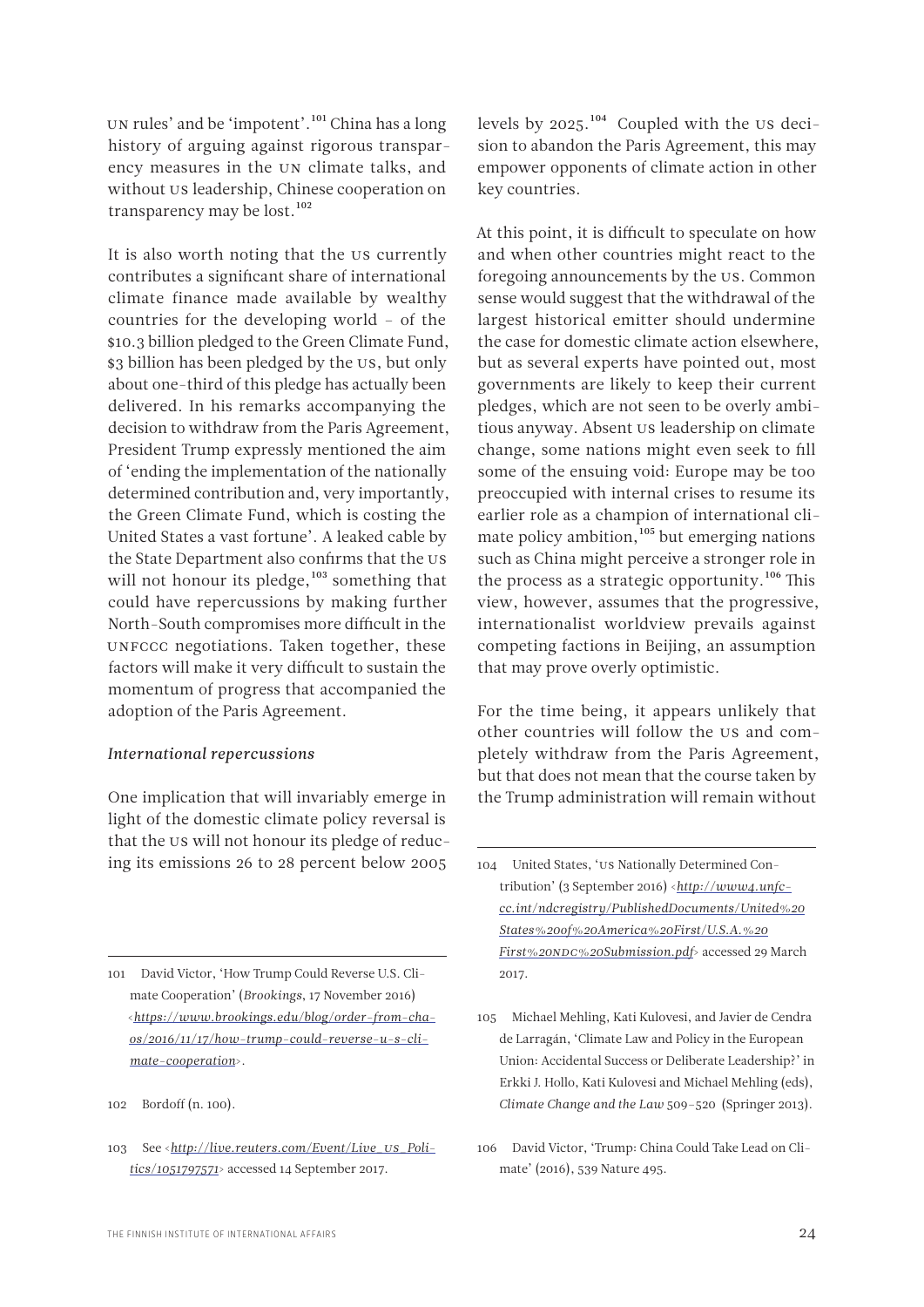international consequences. One of the most relevant countries in this regard is arguably India, which is known to look closely at the actions of the US, and often plays the moral card during international negotiations.<sup>107</sup> At the Conference of the Parties in Marrakech in late 2016, India was described as maintaining a 'strategic quiet' on various policy issues.<sup>108</sup> India is one of the major emitters, an emerging economy undergoing an economic transition with rising energy needs for continued development and urbanization. Expanding use of coal and renewable energy are both important policy goals, and air quality and climate protection are also of increasing concern. India's international engagements reflect these motivations.

It is amid these circumstances and a contentious debate on the respective weight afforded to mitigation and adaptation in Indian climate policy that the international context can affect domestic dynamics. If others are perceived as taking action, the progressives are empowered to push for stronger climate policies, emphasizing the co-benefits. If it becomes evident that the wealthy US is free-riding, however, the more defensive or 'realist' mindset will gain traction. One Indian analyst pointed out that US withdrawal renders the targets of the remaining countries 'meaningless',<sup>109</sup> while another scholar noted that Trump's order 'would give the Indian government political space to delay

some of its climate commitments'.<sup>110</sup> Similar dynamics are also at play in India's northern neighbour, China. As noted by some analysts, Trump's actions 'may empower business and political interests within China that still oppose climate action'.<sup>111</sup>

But more optimistic voices have also been raised. Prominent Indian commentators such as Chandra Buschan<sup>112</sup> and Sunita Narain<sup>113</sup> have argued that US withdrawal from the Paris Agreement enables the rest of the world to renegotiate a 'stronger agreement', which would include notions such as 'equitable allocation of the carbon budget'. As the Paris Agreement is a finely balanced and hard-won package, however, it is difficult to see how such a renegotiation could be successful.

Bilateral relations between the US and China during Trump's presidency are likely to be characterized by further emphasis on zero-sum competition and economic nationalism, as well as geopolitical tensions concerning, inter alia, North Korea, Iran, and the South-China Sea. During President Obama's second term, the US and China played a central role in laying fertile ground for the Paris Agreement through their bilateral climate efforts, including joint announcements of emission-cutting goals and policies.114 This cooperation benefitted the global negotiations, and arguably enabled the

- 107 Antto Vihma, 'India and the Global Climate Governance: Between Principles and Pragmatism' (2011), 20(1) *Journal of Environment and Development* 69–94.
- 108 'The Future of India's Climate Diplomacy: Trump, China and Other Factors' (*Climate Diplomacy,* 22 December 2016).
- 109 'What Does Donald Trump's Victory Mean for Climate Change Agreement' (*News18*, 9 November 2016) <*[http://www.news18.com/news/world/what-does](http://www.news18.com/news/world/what-does-donald-trumps-victory-means-for-climate-change-agreement-1310222.html)[donald-trumps-victory-means-for-climate-change](http://www.news18.com/news/world/what-does-donald-trumps-victory-means-for-climate-change-agreement-1310222.html)[agreement-1310222.html](http://www.news18.com/news/world/what-does-donald-trumps-victory-means-for-climate-change-agreement-1310222.html)*>.
- 110 'Trump Signs Executive Order Unwinding Obama Climate Policies' (*New York Times,* 28 March 2017).
- 111 New York Times (n. 110).
- 112 Chandra Bhushan, 'Why the US Should Quit the Paris Agreement' <*[http://www.downtoearth.org.in/](http://www.downtoearth.org.in/news/why-the-us-should-quit-the-paris-agreement-56473) [news/why-the-us-should-quit-the-paris-agree](http://www.downtoearth.org.in/news/why-the-us-should-quit-the-paris-agreement-56473)[ment-56473](http://www.downtoearth.org.in/news/why-the-us-should-quit-the-paris-agreement-56473)*>.
- 113 Sunita Narain, 'Revenge of the Rich' <*[http://www.](http://www.cseindia.org/content/revenge-rich) [cseindia.org/content/revenge-rich](http://www.cseindia.org/content/revenge-rich)*>.
- 114 Andrew Restuccia and Michael Crowley, 'The Climate Deal that Almost Wasn't' (*Politico*, 11 December 2014).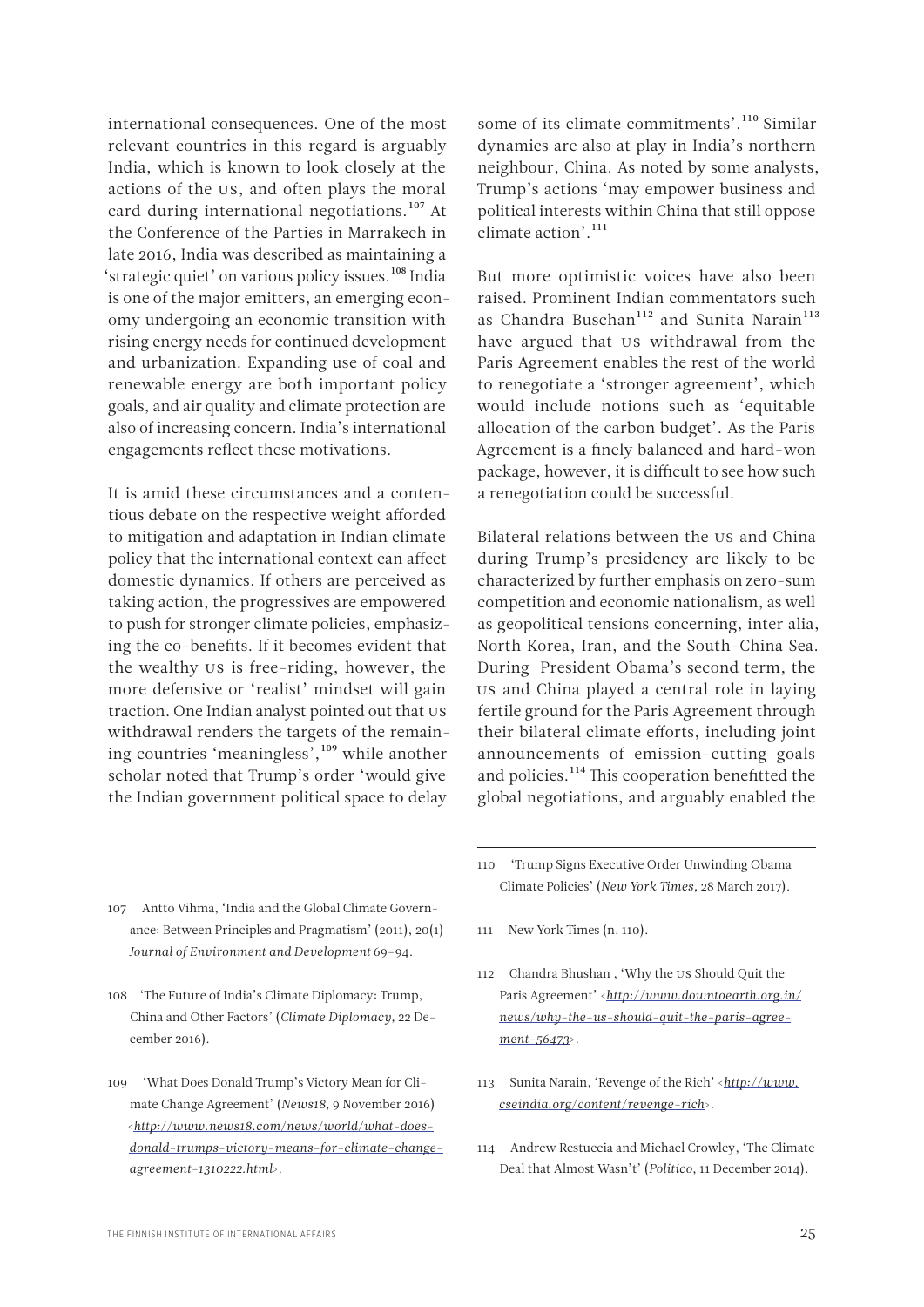<span id="page-25-0"></span>two countries to go further with their national contributions than they would otherwise have done.

Finally, President Trump has demonstrated a distinct drive to promote fossil-fuel trade and projects abroad. He has already personally engaged in energy diplomacy, discussing fossil fuel trade with, for example, Heads of State of India, South Korea, and Ukraine, while also demanding that various cabinet officials make oil, gas, and coal exports a priority.<sup>115</sup> A significant issue is whether and how hard the US will push for multilateral development banks to finance fossil fuel projects such as coal power plants in developing countries. A pressing case is the Green Climate Fund. The leaked State Department cable from August is worrisome in this regard, citing greater flexibility, developing countries' energy needs, economic growth, and a 'full range of power projects'.<sup>116</sup> According to the cable, the relevant agencies are 'in the process of reviewing policies to ensure alignment with the President's energy goals and priorities'.<sup>117</sup>

#### Conclusions

Although the factors underlying the ascent of Donald Trump and his political worldview are unusual in their timing and ferocity, they all have deeper roots in the historical sediment of US politics. What remains is a complex kaleidoscope of actors, actions, and constraints. America's official position on climate change has become clear during the first year of Donald Trump's presidency. Although he tends to project slogans rather than strategy, his administration has moved quickly, consistently, and

- 116 Reuters (n. 94).
- 117 Reuters (n. 94).

with vigour to dismantle existing US climate policies. At first glance, the scale of regulatory roll-back is unprecedented.

Still, the deregulation project faces severe obstacles, both judicial and political. A system of checks and balances and federal allocation of powers that long predates the climate change debate may afford existing climate action surprising resilience against an ideological assault. Pending a legislative amendment or judicial determination that relieves the administration of its statutory obligation to regulate greenhouse gas emissions, for instance, the EPA will arguably find itself in a vulnerable position whenever it seeks to weaken or repeal existing executive rules, and could be forced to offer a reasoned argument as to why the growing body of scientific evidence on the reality and impacts of climate change nonetheless justifies scaling back action. Other federal agencies are bound by similar mandates, such as the Department of Transportation with its requirement to issue fuel economy standards under federal energy legislation. In all cases, challenging the legal basis would require overturning established case law of the Supreme Court or overcoming a filibuster with a supermajority in the Senate.

More likely, executive efforts to reverse climate regulation will have the effect of delaying progress, which translates into lost time for climate mitigation and adaptation, and a temporary reprieve for those opposing action. An inevitable companion of these delays is regulatory uncertainty, the natural antagonist of strategic investment decisions, such as those required to achieve long-term decarbonization of the economy. In the long run, for instance, the role of coal power may not decline as quickly as it would have done with the Clean Power Plan or similar federal regulations. While less dramatic than an outright reversal of climate action, delays and uncertainty represent a tangible setback.

Unable to fully reverse the disputed climate legacy of his predecessor, Donald Trump's deregulatory activism may well be remembered

<sup>115</sup> Michael T. Clare, 'Carbon-Pusher-in Chief: Trump's fossil-fueled foreign policy' (Energy Post, 4 August 2017).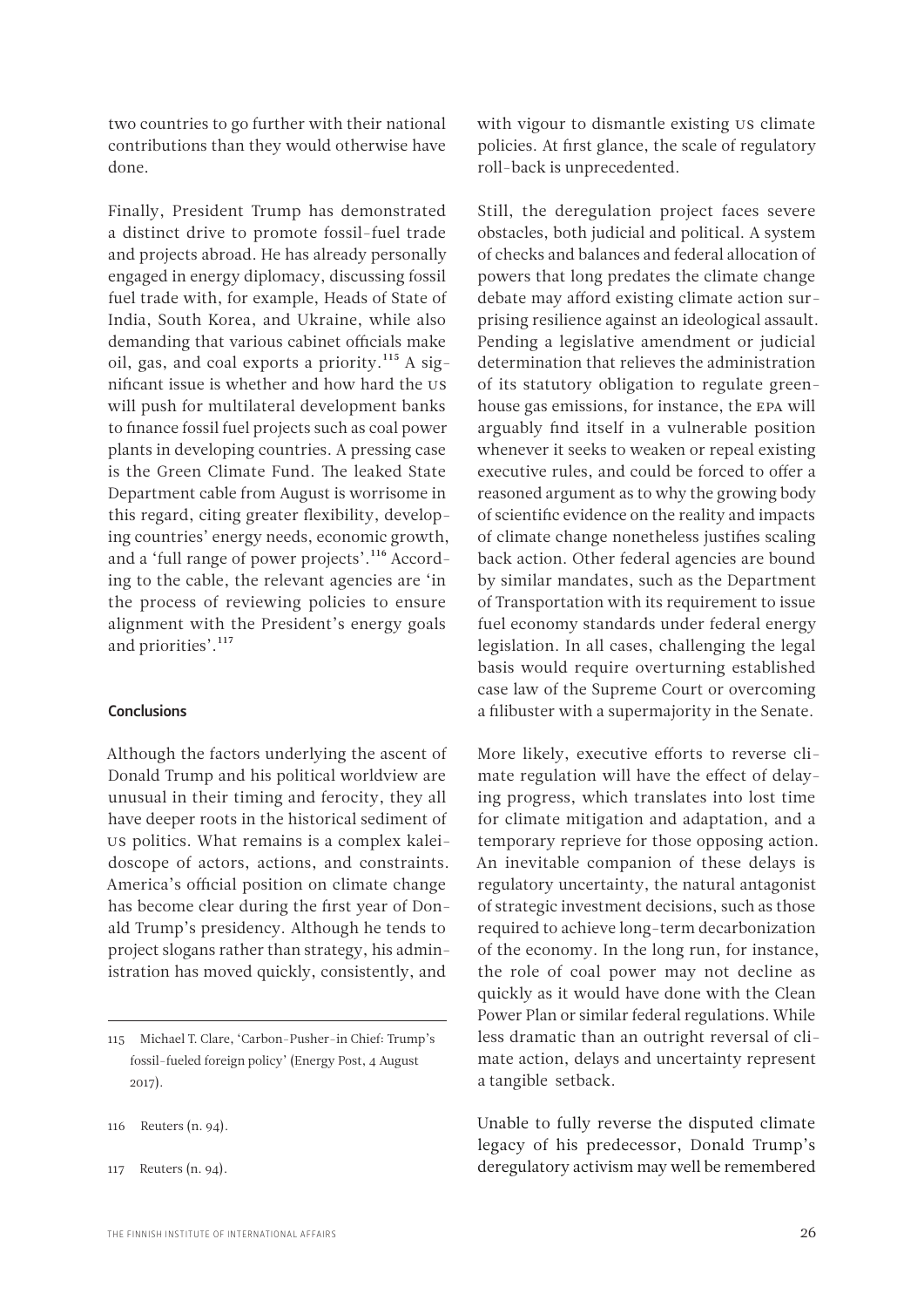for its symbolic bluster and populist rhetoric. However, the cumulative effects of these actions will have implications for the trajectory of US greenhouse gas emissions. Furthermore, measured against the level of policy ambition needed to achieve meaningful decarbonization in the US, which would not only require strict enforcement of existing climate regulations, but also their rapid acceleration and expansion across all areas of the economy, it becomes clear that the delays, the policy uncertainty, and the weakening or selective withdrawal of agency actions and capacities could be devastating. They are far removed from the required trajectory of climate policy – a course even President Obama was unable to maintain. When considering the inordinate amount of time, effort and resources invested in elaborating some of the regulations and orders that are now being challenged, the scale of this setback becomes evident. Some changes, moreover, such as severely curtailed agency budgets and staff capacities, may have a lasting impact beyond the current administration and could initially constrain the ability of more progressive successors to rebuild a robust climate policy framework.

Second, this analysis has also focused on the American political pattern and its current implications on climate and energy policy. Following the recent election, a single party now holds the presidency and controls the 115<sup>th</sup> Congress, having majorities in both the House of Representatives and the Senate. Republicans also hold a majority of governorships and state legislatures, affording them a concentration of power that will enable greater transformational change than in many prior decades. And Donald Trump, effectively the leader of the Republican Party, brings a brand of nationalist populism that sets him apart from recent predecessors. While climate policy has long been an issue that elicits open hostility among many conservatives, the new president and his cabinet have been described as a 'triumph of

climate denial',<sup>118</sup> dispensing with any remaining hesitation to oppose climate action – and even the acknowledgment of climate science – on political grounds. As the impacts of a warming atmosphere become increasingly evident in the US, and droughts, forest fires, or extreme weather events such as hurricanes Harvey and Irma cause greater damage year after year, surveys have shown growing concern about climate change. But still, the underlying politics remain as partisan as ever. A darker message of this analysis is therefore the deep polarization over climate change and the cyclical pattern of US politics.

Partisan opposition and a polarized discourse are the norm in US climate politics, and have reached a current peak that may recede, but not disappear, under future administrations. Even if contemporary policy decisions prove to be temporary outliers, science denialism and political opportunism will surface time and again in the US debate about climate change. For the time being, President Trump seems intent upon using the reversal of climate policy progress under his predecessor as a means of advancing his declared objective of 'deconstructing the administrative state', as his former Chief Strategist Bannon once framed it.119 Donald Trump's very presidency validates the argument that large segments of the electorate are deeply uncomfortable with secular, progressive America, its meritocracy, and its growing diversity and internationalism – a liberal outlook on which climate change is a perceived part.

<sup>118</sup> Clare Foran, 'Donald Trump and the Triumph of Climate-Change Denial' (*The Atlantic*, 25 December 2016) <*[www.theatlantic.com/politics/archive/2016/12/don](file:///C:\Users\antto.vihma\Downloads\www.theatlantic.com\politics\archive\2016\12\donald-trump-climate-change-skeptic-denial\51035)[ald-trump-climate-change-skeptic-denial/51035](file:///C:\Users\antto.vihma\Downloads\www.theatlantic.com\politics\archive\2016\12\donald-trump-climate-change-skeptic-denial\51035)*> accessed 29 March 2017.

<sup>119</sup> Philip Rucker and Robert Costa, 'Bannon Presses "Deconstruction"' (*Washington Post*, 24 February 2017), A1.